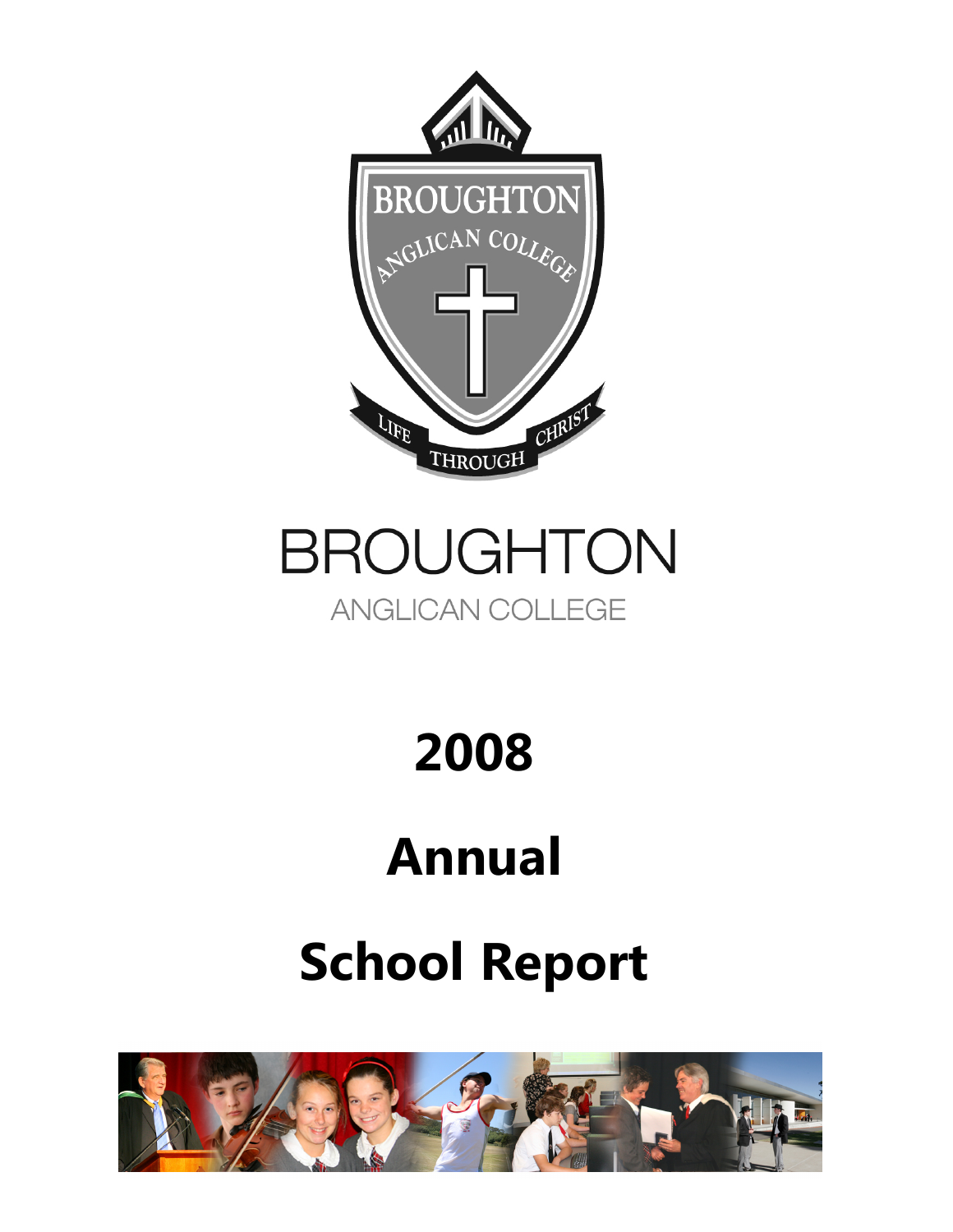#### INDEX OF CONTENTS

- 1. College Profile
- 2. Message from Campbelltown Anglican Schools Council
- 3. Value Added Information
- 4. Student Performance in State-Wide or Equivalent Tests and Examinations
- 5. Professional Learning and Teaching Standards
- 6. Teacher Attendance and Retention Rates
- 7. Student Attendance, Retention Rates in Secondary Schools
- 8. Post School Destinations
- 9. Enrolment Policies and Profiles
- 10. School Policies
- 11. School Determined Improvement Targets
- 12. Initiatives Promoting Respect and Responsibility
- 13. Parent, Student and Teacher Satisfaction
- 14. Summary of Financial Information

#### **Appendices**

- Appendix 1 Broughton Anglican College Enrolment Protocols
- Appendix 2 Broughton Anglican College Conditions of Enrolment

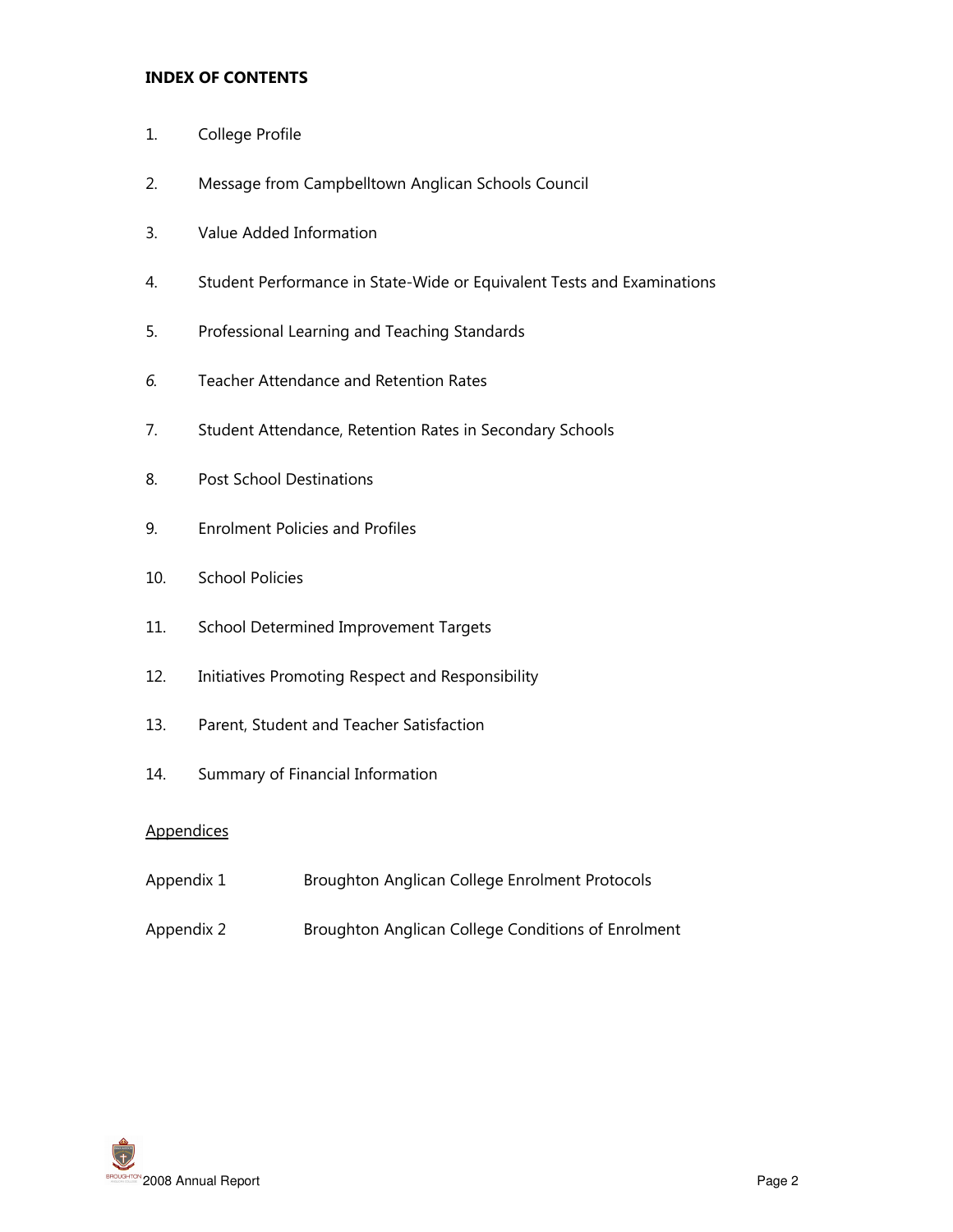#### COLLEGE PROFILE

#### Mission Statement

Broughton Anglican College aims to provide a disciplined, caring environment in which our students are given the opportunity to develop spiritually, morally, intellectually, physically, emotionally, and socially.

We seek to develop in our students an understanding of the Gospel message of Jesus Christ and the importance of serving God.

Our goal is to develop well-rounded young Christian people whose lives have purpose and direction, and who are prepared for the challenges they face in a changing and uncertain world.

#### College Profile

Broughton Anglican College is an independent co-educational Preparatory to Year 12 day school with over 1000 students. It is a multi-campus facility located in a rural environment at Menangle Park, in the Macarthur region.

The College is a under the auspices of the Campbelltown Anglican Schools Council which is an activity of St Peter's Anglican Church, Campbelltown. The College therefore aims to provide a quality education within the framework of a strict comprehensive school providing a caring and supportive discipline structure.

The College was established in 1986 as a Secondary School and the Junior School commenced in 1997. The Deputy Head of College, Curriculum and the Deputy Head of College, Pastoral Care together with the Heads of Junior, Middle and Senior School have the responsibility to develop distinctive learning environments catering for the needs of the students within their school.

As well as offering courses leading to the award of the School Certificate and Higher School Certificate, the College also offers Vocational Educational Training courses which allow students to gain Certificate 2 Australian Qualification Industry Framework.

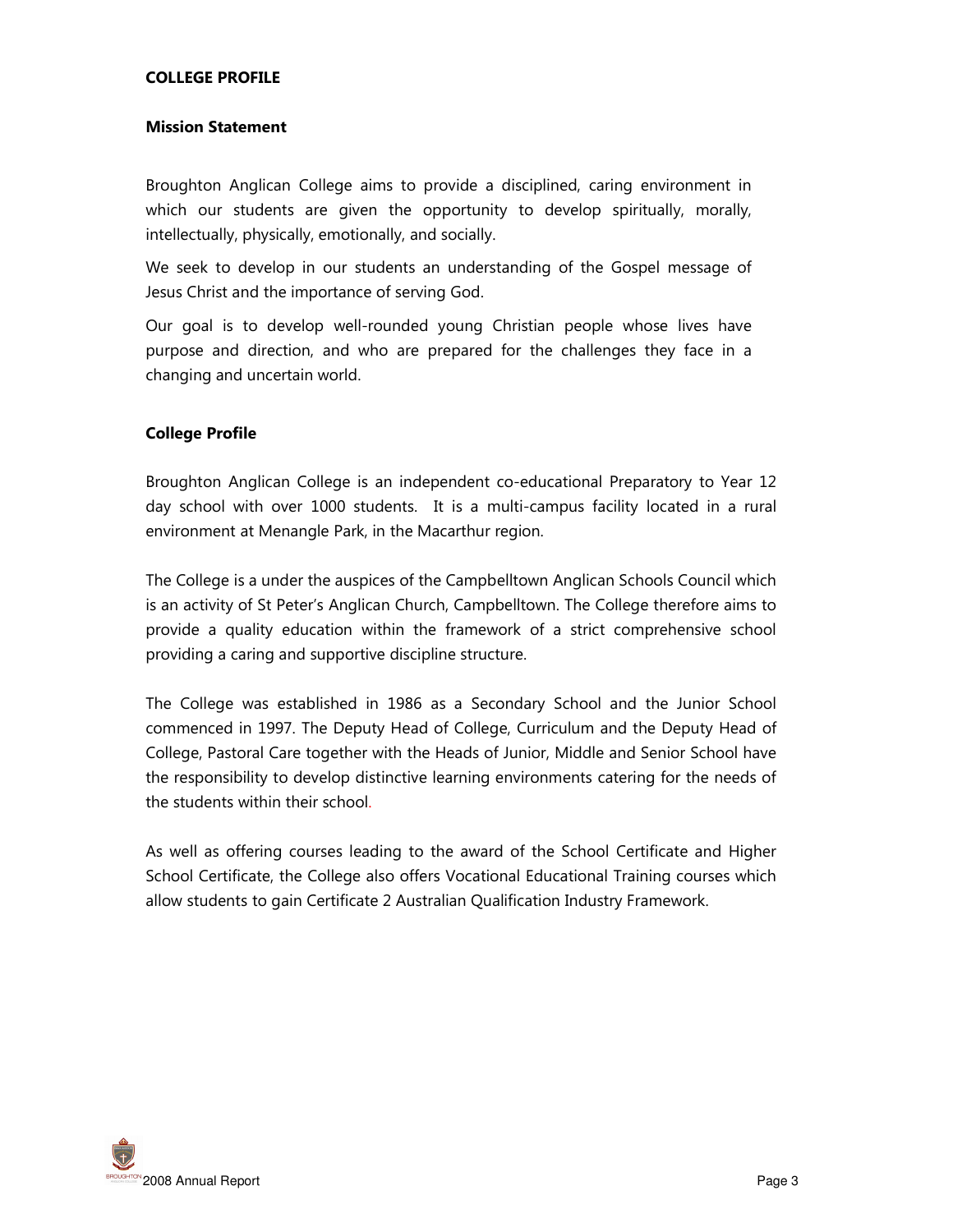#### MESSAGE FROM KEY SCHOOL BODIES

#### Report of the Chair of Campbelltown Anglican Schools Council.

During 2008 the governing body for Broughton Anglican College, the CAMPBELLTOWN ANGLICAN SCHOOLS COUNCIL, met formally on 10 occasions. Each member of Schools Council undertook training in School governance, in a training day organised by the Association of Independent Schools.

The Schools Council is responsible for determining broad policy direction for the College. An integral part of their role is monitoring the implementation of their policies which cover financial management, educational outcomes, properties, and employment. Compliance makes up a major part of the monitoring processes of the Schools Council in order to satisfy the requirements of local state and federal government agencies.

During 2008, the Schools Council continued its process of ongoing policy review, strategic planning development and undertook an organisational and financial review through an external consultant to assist with the long term viability of the College.

The Schools Council continues to focus on the development of the dual goals of presenting quality Christian education within a gospel centred environment and will continue to do so in 2009.

The Reverend Canon Peter Stavert Chairman of Schools Council

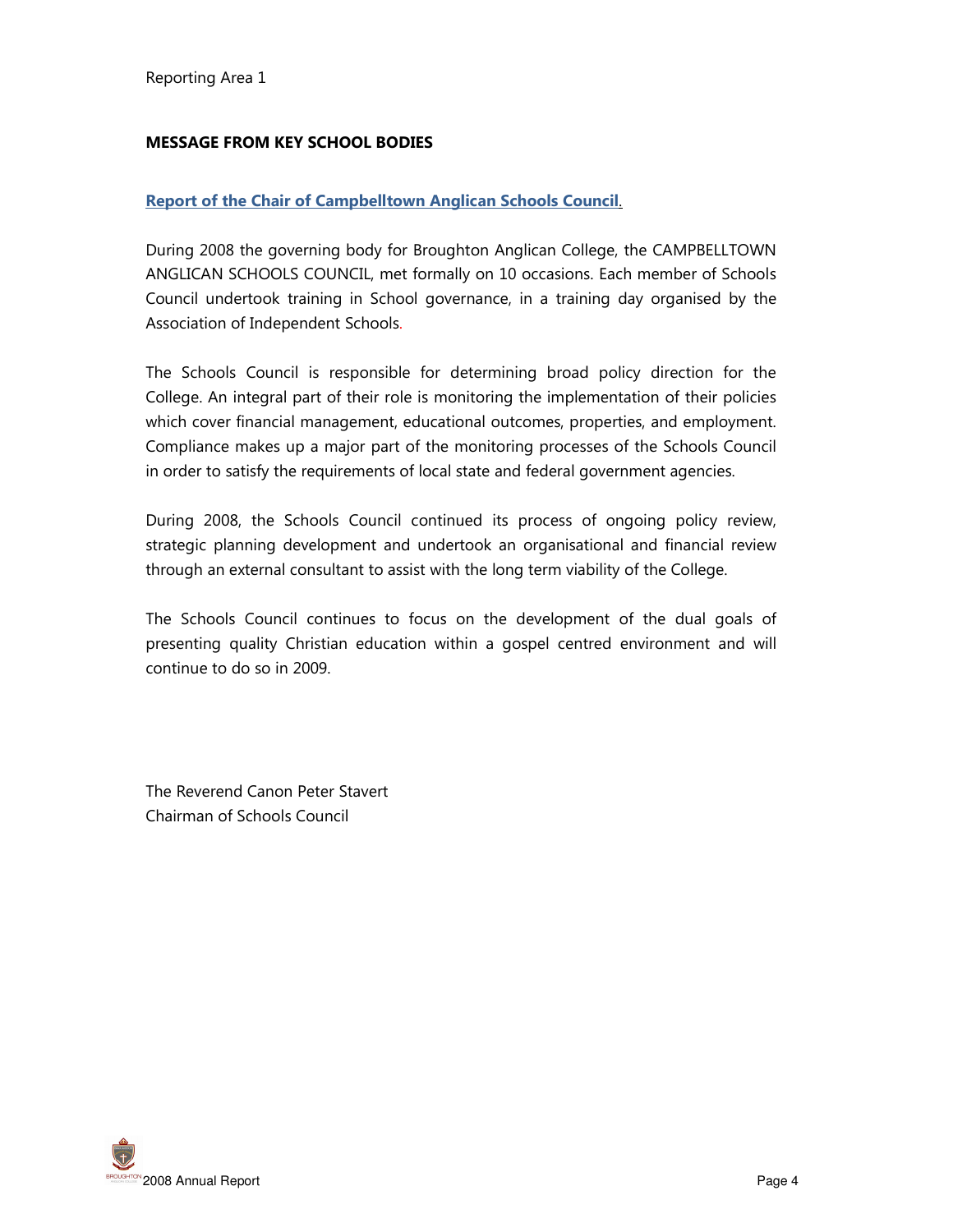#### VALUE ADDED INFORMATION

During 2008, Broughton focused on implementing the goals outlined by the Headmaster on his appointment in the second semester of 2007. The goals included:

- To provide opportunities for the community to become academically strong and compassionate so that it engages with society at a local, national and international level through various types of support for the region's churches with national and international missions.
- To provide opportunities for the students of the school to become highly engaged in contributing to the betterment of Australia and the world through an active adult life reflecting Christian values with confidence, excellence and integrity.
- To provide opportunities for the staff to become equipped professionally, personally and corporately so that they may model confidence, excellence and integrity whilst executing the authority they have been given under God for His glory and kingdom.

As the College moved in this new direction it has evaluated many aspects of the teaching, learning and pastoral care programs. We have used input from all sections of the College community to develop strategic plans and implemented a number of new programs and strategies.

#### Curriculum Initiatives

Throughout 2008 the College reflected on its curriculum pattern and focused on improving the quality of teaching and learning. Teaching practices, professional development, management structure, operational systems and the allocation of resources were evaluated and strategies developed and implemented to improve student learning outcomes.

Initiatives introduced in 2008 include :

- The restructuring of class formation in the Junior School to introduce enrichment classes to better meet the learning needs of students.
- The restructuring of class formation in Stages 4 and 5 to introduce enrichment classes and mixed ability classes.
- The restructuring of the College timetable introducing a morning pastoral care

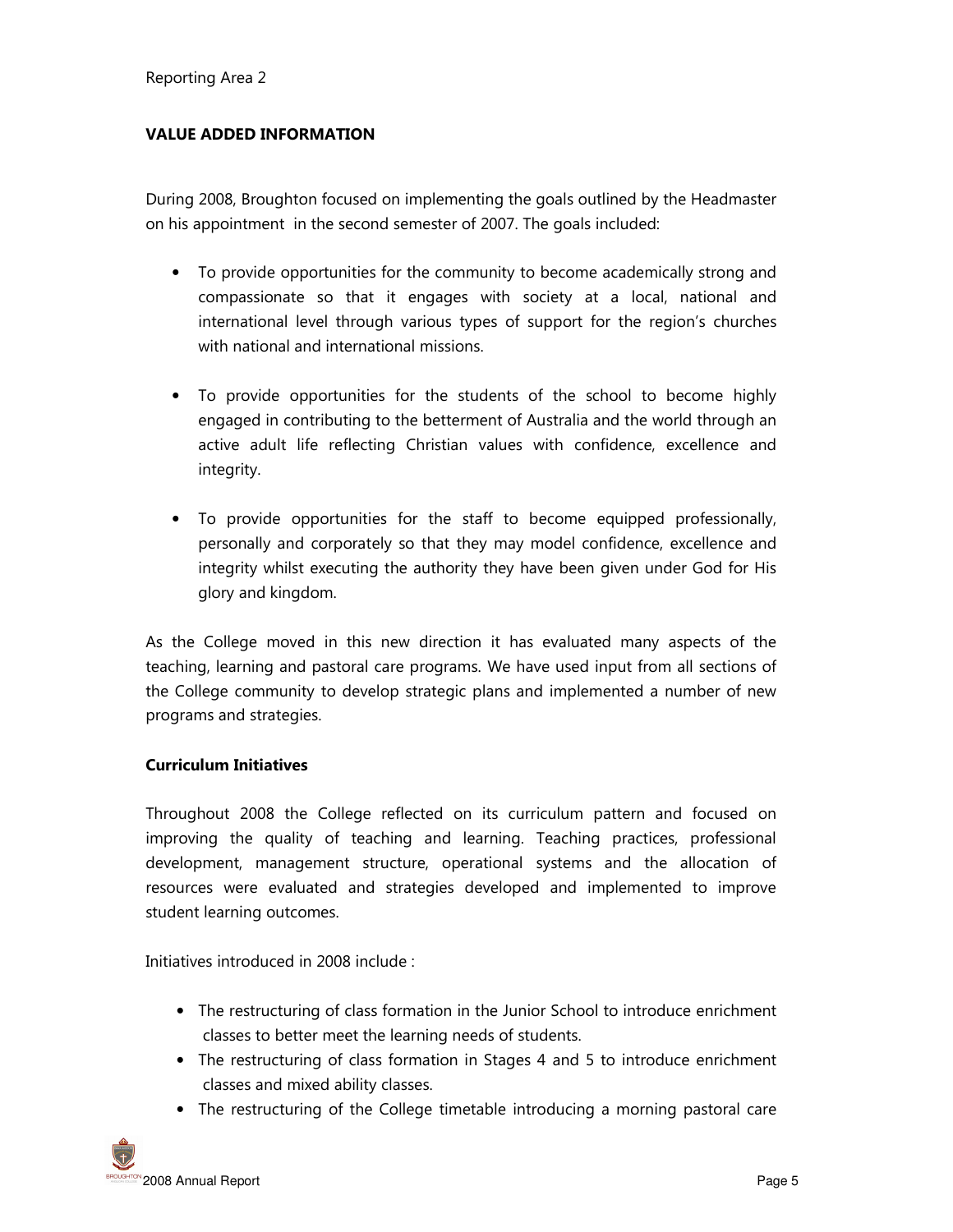and House Tutor time, longer periods and a fortnightly cycle. This has led to a settled learning environment and an increase in teaching time through the reduction of disruptions in lesson times.

- The introduction of Spanish as an additional language for students in Stage 3 and Stage 4.
- The introduction of additional interactive whiteboard technology into the Junior School and Secondary School
- The purchasing of 200 computers through the Federal Government Computer Revolution program.
- The appointment of a Head of Information Services to support staff in the integration of technology into the curriculum and to develop programs to improve teaching practice.
- The appointment of a Head of Year 7 with the brief to focus on the transition of students into Secondary School through developing appropriate programs to improve consistency across Key Learning Areas.
- The introduction of a Head of Gifted & Talented.

#### Co curricular Initiatives

In 2008 the College appointed a Director of Music and Co curricular Activities with the responsibility to expand the co curricular program and increase student involvement. Initiatives which were implemented during 2008 included:

- \* The introduction of a String program in Stage 2
- \* The introduction of a variety of vocal ensembles K-12
- \* The expansion of the choral program in the Junior School
- The expansion of the debating and public speaking program
- The introduction of a robotics club in the Secondary School

With the appointment of a Sports Administrator there has been an increase in student engagement in sporting activities. The Sports Academy continues to develop making connections in the areas of football and cricket with the Australian Institute of Sport.

#### Pastoral Care

2008 saw the introduction of a new Student Recognition System based upon House Points. The system saw students rewarded for consistent effort, maintaining high standards and demonstrating improvement in areas such as academic and sporting achievement and participation, community service, citizenship, fellowship and leadership, and social and spiritual contributions to College life. This provided encouragement for all students and was implemented in support of the increased opportunities for student leadership and student participation in College activities introduced in 2007.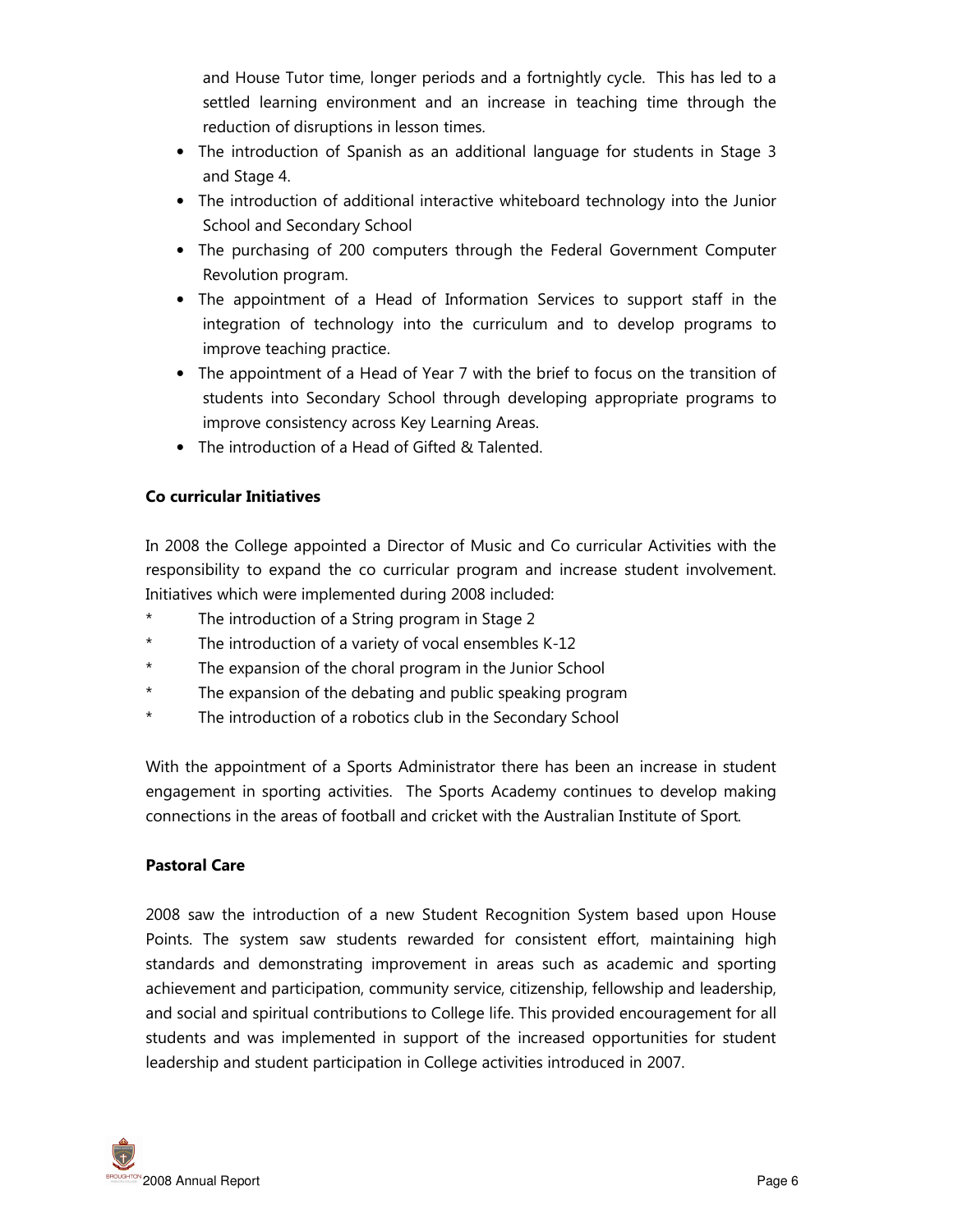#### **Properties**

The value of the property was improved through continued maintenance and improvement. The creation of enrichment classes in the Junior School and the Year 8 Precinct in the Secondary School allowed for the upgrading of classrooms and the introduction of new technologies. The College has created an additional Secondary computer room giving greater access to Secondary students and Junior students to technology through the use of the new room and the lessening of demand from the Secondary school on the E-Learning facility in the Information Resource Centre. Junior students have also benefitted through the redirection of personal computers to Junior School classrooms.

The College has benefitted from the provision of grants from the Federal Government enabling the construction of a Shade Area in the Secondary School, giving students a higher level of sun protection during recess, lunch and assemblies.

The College has been blessed through the provision of purposely planned facilities, well equipped classrooms with excellent teaching resources. God has been gracious in calling together a dedicated group of parents who are supported by a committed staff at the school who are willing to give wholeheartedly of their time and talents so that students can realise their God given potential. As the College moves to the next stage of its development it will stay firm in its Mission Statement to continue to provide a quality Christian education in which we give equal emphasis to our pastoral care framework and the seeking of academic excellence.

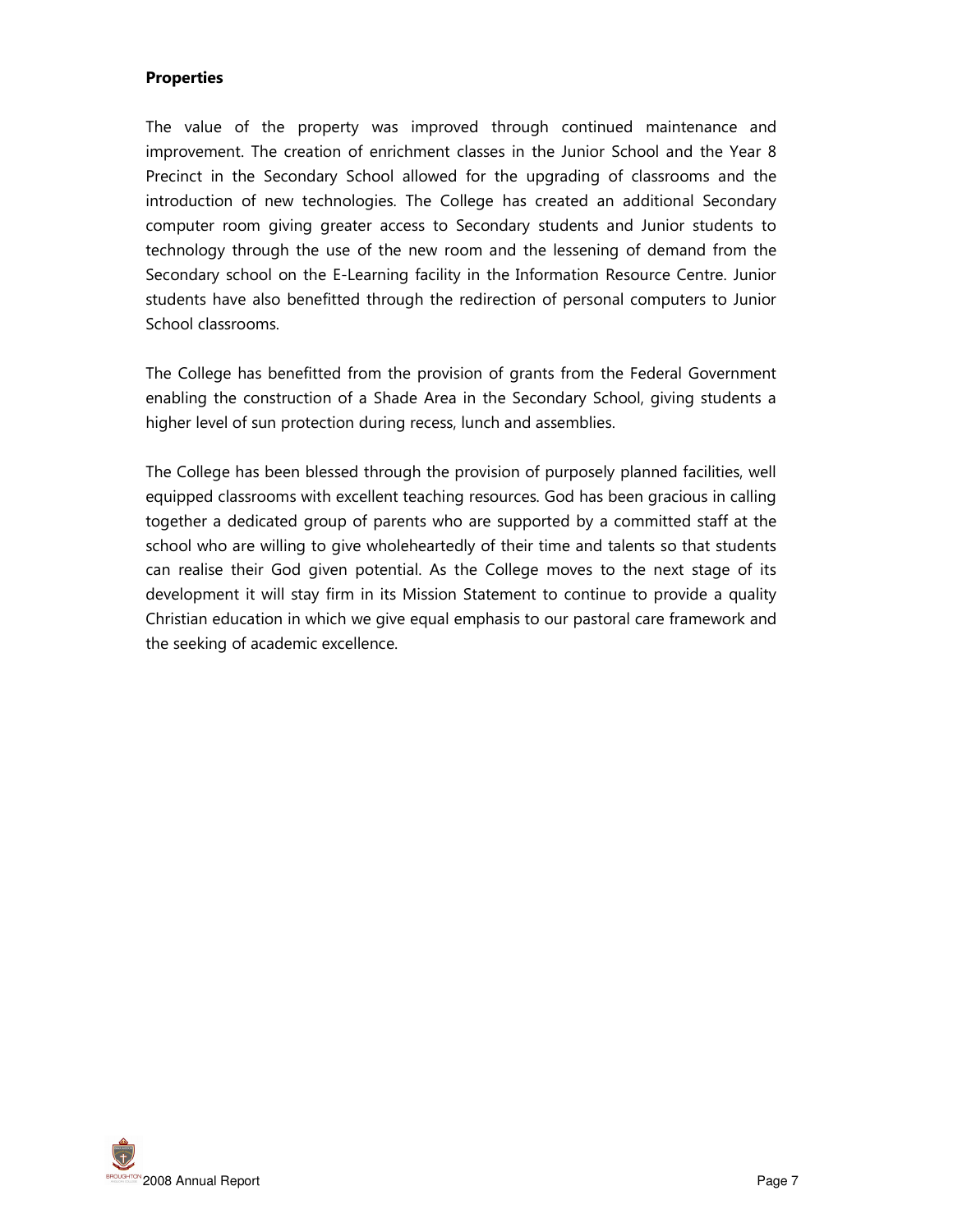#### STUDENT PERFORMANCE IN STATE-WIDE OR EQUIVALENT TESTS AND EXAMINATIONS

#### National Assessment Program – Literacy and Numeracy

In 2008 students in Years 3, 5, 7 and 9 participated in the National Assessment Program – Literacy and Numeracy (NAPLAN). The testing has been introduced by the Federal Government so that parents will have an indication on how their child is performing nationally, in these important areas of education, in relation to students at the same stage of schooling. An analysis of the national results has indicated the strength of the NSW, Victorian and ACT education systems. In each of these states the results were above the national average in all areas.

#### Middle School

The strength of our education program in the Middle School is shown through data comparing averages in all subject areas. Students in both years are to be congratulated in achieving results not only above the state average in all areas but for the size of the difference between Broughton's results and the state results. Similarly, the strength of these years is evident when you compare the percentage of students who achieved results above benchmarks.

#### Year 7

|           |          | Year 7 - Mean results |         |       |                    |                 |  |  |
|-----------|----------|-----------------------|---------|-------|--------------------|-----------------|--|--|
|           | Students | Reading               | Writing |       | Spelling   Grammar | <b>Numeracy</b> |  |  |
| Broughton | 99       | 557.9                 | 546.4   | 572.2 | 556.3              | 570.2           |  |  |
| State     | 99       | 542.5                 | 535.3   | 550.1 | 536.6              | 551.3           |  |  |

|                  | Students achieving benchmark |         |                                 |     |      |  |  |
|------------------|------------------------------|---------|---------------------------------|-----|------|--|--|
|                  | Reading                      | Writing | Spelling<br>Grammar<br>Numeracy |     |      |  |  |
| <b>Broughton</b> | 99%                          | 100%    | 100%                            | 99% | 100% |  |  |
| State            | 96%                          | 94%     | 95%                             | 94% | 97%  |  |  |

The results in Year 7 were pleasing, reflecting the success of the 7-Success Teaching Program and the Year 7 Reading Program. The Year 7 Numeracy result indicated an improvement from the 2007 LANNA results. The review of the class structure of Year 7, moving from graded classes to an extension class and three mixed ability classes has had a positive impact on results. Teaching strategies were examined and there was a shift towards increased interactive activities within the classroom.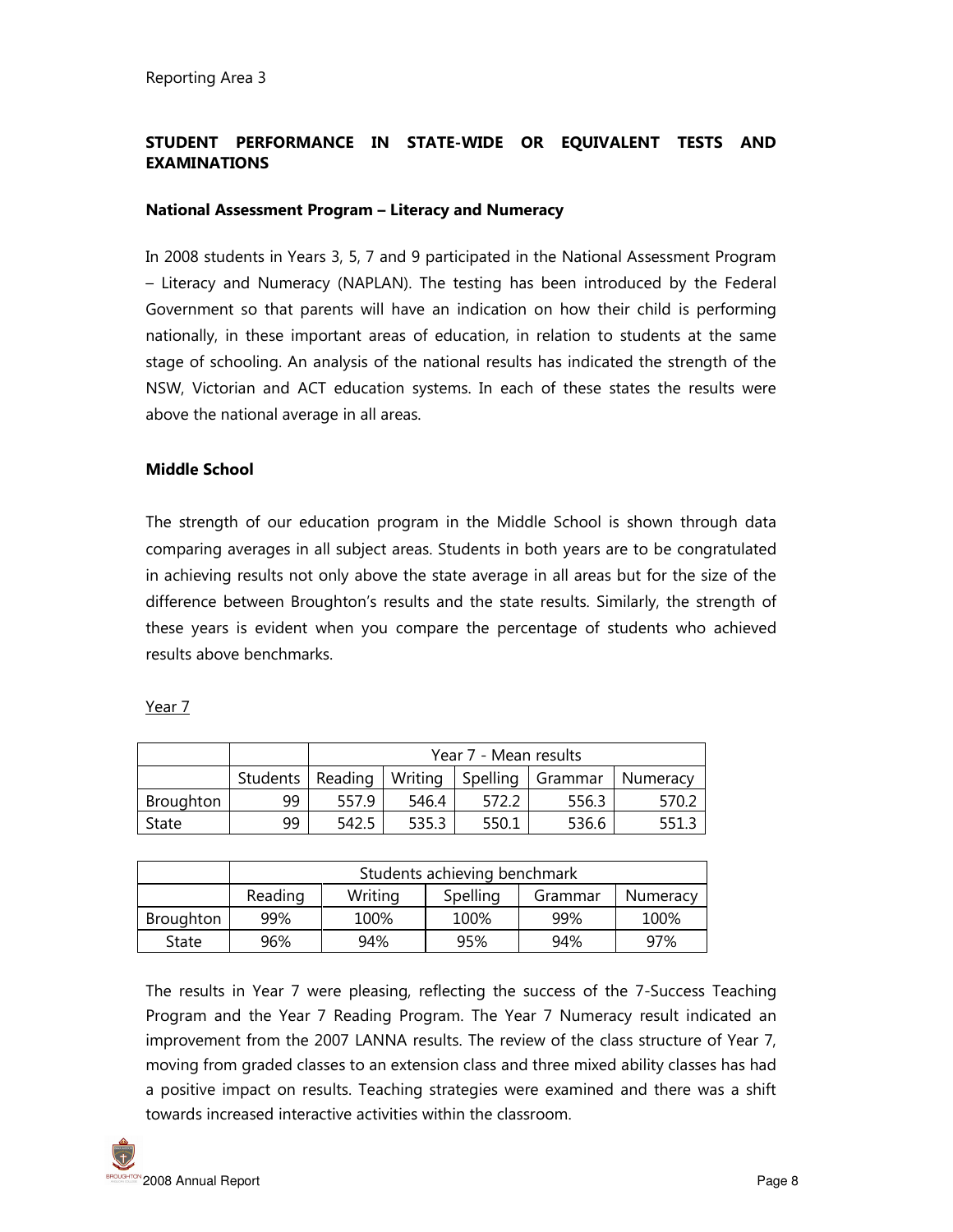Year 9

|           |     | Year 9 - Mean results |                                                              |       |       |       |  |  |
|-----------|-----|-----------------------|--------------------------------------------------------------|-------|-------|-------|--|--|
|           |     |                       | Students   Reading   Writing   Spelling   Grammar   Numeracy |       |       |       |  |  |
| Broughton | 103 | 610.3                 | 583.6                                                        | 601.3 | 604.1 | 616.7 |  |  |
| State     | 103 | 583.1                 | 569.4                                                        | 586.6 | 576.1 | 591.4 |  |  |

|           | Students achieving benchmark |         |          |         |          |  |  |  |
|-----------|------------------------------|---------|----------|---------|----------|--|--|--|
|           | Reading                      | Writing | Spelling | Grammar | Numeracy |  |  |  |
| Broughton | 99%                          | 98%     | 99%      | 95%     | 99%      |  |  |  |
| State     | 95%                          | 90%     | 93%      | 92%     | 95%      |  |  |  |

The results for students in Year 9 were pleasing showing the high level of ability of this cohort. The performance of the group in comparison to the state and national means indicates the quality of the teaching program.

#### Junior School

The results for Years 3 and 5 reflect the work undertaken by our class teachers and the Teaching and Learning Development team in developing the skills in students that are required to reach the national benchmarks.

Year 5

|           |    | Year 5 - Mean results |                                                              |       |       |       |  |
|-----------|----|-----------------------|--------------------------------------------------------------|-------|-------|-------|--|
|           |    |                       | Students   Reading   Writing   Spelling   Grammar   Numeracy |       |       |       |  |
| Broughton | 46 | 496.9                 | 494.8                                                        | 506.6 | 511.9 | 476.8 |  |
| State     | 46 | 494.7                 | 495.4                                                        | 499.4 | 504.9 | 487.8 |  |

|           | Students achieving benchmark |         |          |         |          |  |  |  |
|-----------|------------------------------|---------|----------|---------|----------|--|--|--|
|           | Reading                      | Writing | Spelling | Grammar | Numeracy |  |  |  |
| Broughton | 98%                          | 98%     | 98%      | 100%    | 98%      |  |  |  |
| State     | 94%                          | 96%     | 96%      | 95%     | 95%      |  |  |  |

Year 3

|           |    | Year 3 - Mean results |                                                              |       |       |       |  |
|-----------|----|-----------------------|--------------------------------------------------------------|-------|-------|-------|--|
|           |    |                       | Students   Reading   Writing   Spelling   Grammar   Numeracy |       |       |       |  |
| Broughton | 52 | 410.5                 | 423.1                                                        | 419.8 | 403.7 | 409.2 |  |
| State     | 52 | 412.3                 | 427.6                                                        | 419.2 | 417.2 | 408.9 |  |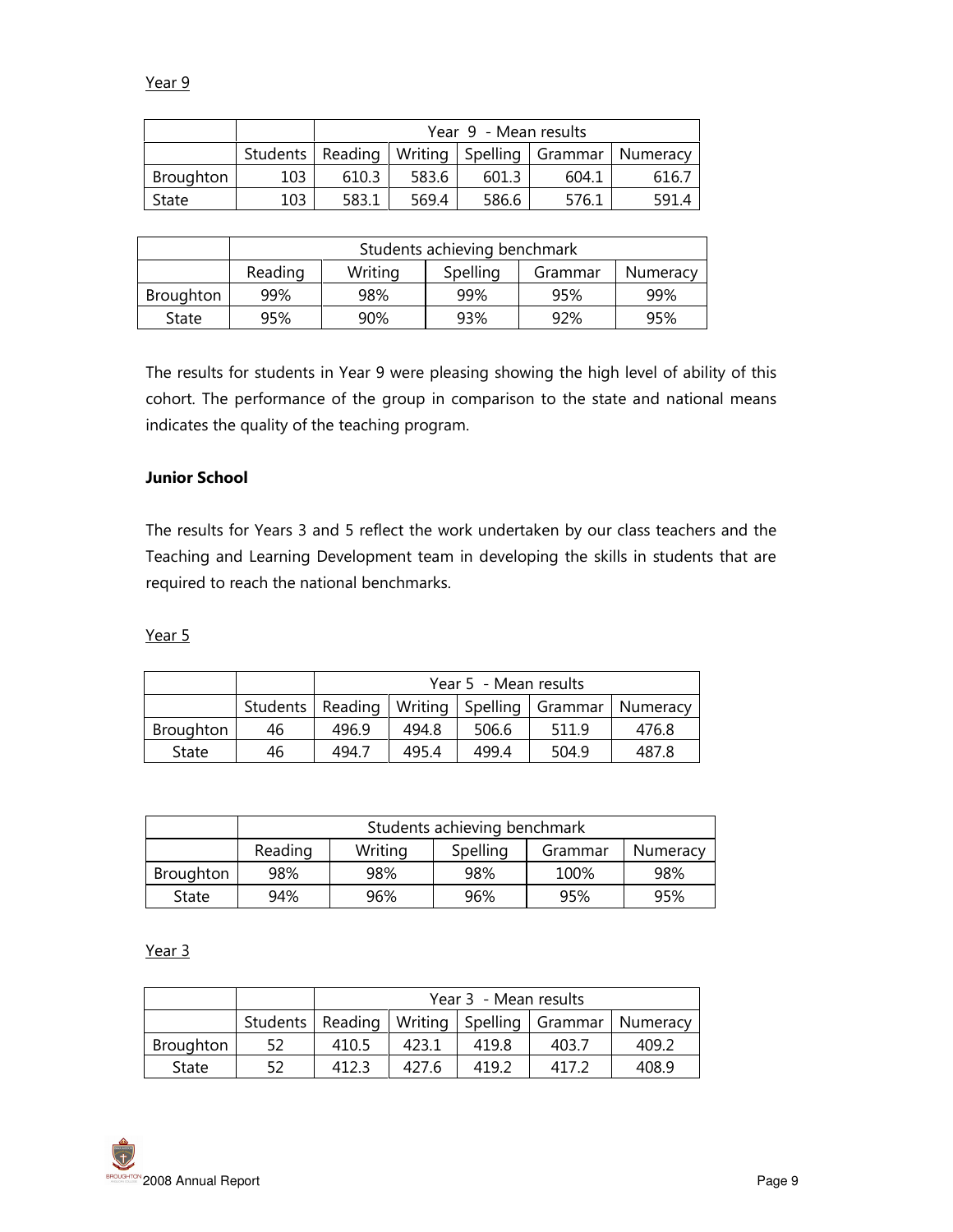|           | Students achieving benchmark |         |          |         |          |  |  |  |
|-----------|------------------------------|---------|----------|---------|----------|--|--|--|
|           | Reading                      | Writing | Spelling | Grammar | Numeracy |  |  |  |
| Broughton | 98%                          | 98%     | 100%     | 92%     | 98%      |  |  |  |
| State     | 97%                          | 98%     | 97%      | 96%     | 98%      |  |  |  |

The College has undertaken a review of the development of Literacy and Numeracy skills, restructuring the timetable to allow for increased face-to-face teaching in these areas in the earlier sessions of the school day. Continued in-servicing of staff in the teaching of reading and numeracy has been undertaken. Increased diagnostic testing will allow staff to assess the areas of strength and weakness of students thus allowing for the development of programs and strategies to meet students' needs.

#### School Certificate Results

In 2008, 105 Year 10 students sat for the six School Certificate tests, which included the Computing Skills Assessment examination.

The cohort performed well, gaining results above the state average in all subjects. Overall, 29% of results were 80 or more (compared to 28% of results in the state), 66% of results were above 70 marks (compared to 62% in the state), 96% of results were 60 marks or more (compared to 88% in the state). The results of the cohort in the Computer Skills Assessment examination reflected the success of the College in integrating Information and Communication Technology skills in the curriculum, with all students being deemed as being competent in computing skills, 70% of who were deemed as being Highly Competent (compared to 57% of the state).

| <b>Test</b>                                                         | <b>Band 5-6</b><br><b>Marks of 80 or more</b> |              | <b>Band 4-6</b><br><b>Marks of 70 or more</b> |              | <b>Band 3-6</b><br>Marks of 60 or more |              |
|---------------------------------------------------------------------|-----------------------------------------------|--------------|-----------------------------------------------|--------------|----------------------------------------|--------------|
|                                                                     | <b>Broughton</b>                              | <b>State</b> | <b>Broughton</b>                              | <b>State</b> | <b>Broughton</b>                       | <b>State</b> |
| <b>English-Literacy</b>                                             | 39%                                           | 39%          | 89%                                           | 78%          | 99%                                    | 98%          |
| <b>Mathematics</b>                                                  | 23%                                           | 25%          | 53%                                           | 49%          | 90%                                    | 70%          |
| <b>Science</b>                                                      | 34%                                           | 32%          | 72%                                           | 65%          | 96%                                    | 86%          |
| <b>Australian</b><br><b>History, Civics</b><br>and Citizenship      | 19%                                           | 23%          | 52%                                           | 51%          | 94%                                    | 83%          |
| <b>Australian</b><br>Geography,<br><b>Civics and</b><br>Citizenship | 26%                                           | 28%          | 68%                                           | 66%          | 98%                                    | 89%          |

An overview of subject performance and a comparison to the performance of the state candidature is shown in the following table: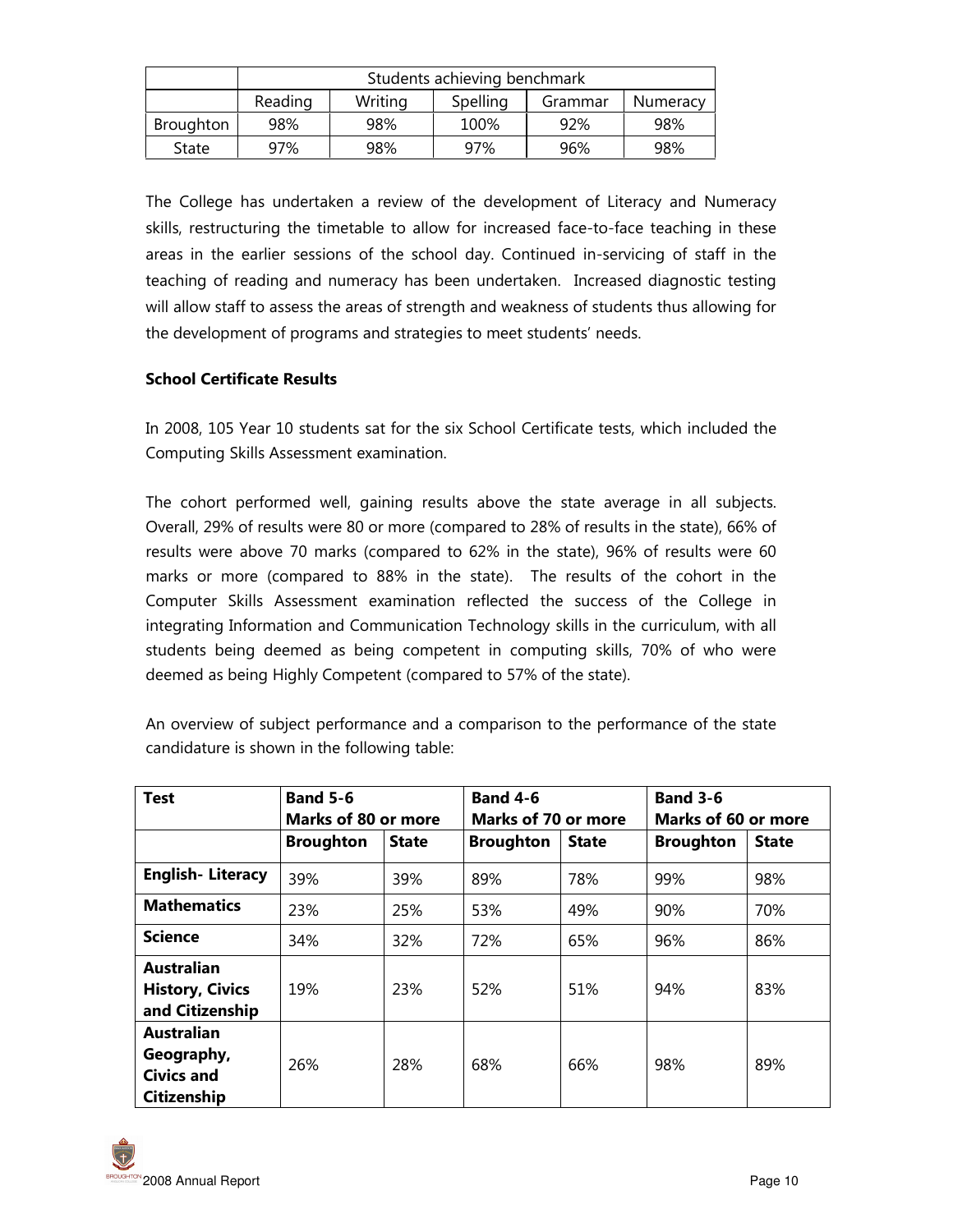#### Higher School Certificate

In 2008, 95 students sat for the Higher School Certificate in 30 courses. The College had students sitting for Extension 1 and Extension 2 courses in both English and Mathematics and Extension History.

The College was pleased with the performance of the majority of students at all ability levels. Broughton gaining 31 mentions in the Higher School Certificate merit list across 15 subjects. In total 99.2% of results across all courses were 50 marks or more, with 94% of these results above 60. 39% of results placed students in a Band 5 or 6 (marks above 80).

The College commends the students who had their major works nominated for inclusion in the State showcase events of Textstyles (Textiles and Design) and Art Express (Visual Arts). The results for Community and Family Studies continue to be the among the best in the College, with 5 out of the 10 candidates gaining a Band 6 result (a mark above 90) and all candidates gaining a mark above 80. Four of the five students studying Extension 1 English gained a Band E4 (the top band) and the students studying Extension 2 English and Extension 2 Mathematics gained Bands E4 or E3.

22 students studied Vocational Educational Training courses which gained them Australian Qualification Framework Certificates in addition to their Higher School Certificate.

The table below indicates the performance of our Higher School Certificate cohort in a selection of subject examined, giving an indication of the results gained in comparison to results awarded across the state.

| Subject                                | Student | Bands 5-6      |              | Bands 4-6      |       | Bands 3-6      |              |
|----------------------------------------|---------|----------------|--------------|----------------|-------|----------------|--------------|
|                                        | S       | Marks above 80 |              | Marks above 70 |       | Marks above 60 |              |
|                                        |         | Broughton      | <b>State</b> | Broughton      | State | Broughton      | <b>State</b> |
| <b>Ancient History</b>                 | 29      | 31%            | 37%          | 55%            | 62%   | 83%            | 81%          |
| Biology                                | 26      | 35%            | 32%          | 77%            | 65%   | 88%            | 89%          |
| <b>Business Studies</b>                | 26      | 27%            | 32%          | 69%            | 61%   | 92%            | 86%          |
| Chemistry                              | 13      | 23%            | 38%          | 69%            | 70%   | 100%           | 88%          |
| Community and Family<br><b>Studies</b> | 7       | 100%           | 40%          | 100%           | 73%   | 100%           | 92%          |
| Drama                                  | 10      | 50%            | 48%          | 50%            | 84%   | 100%           | 98%          |
| Economics                              | 11      | 55%            | 47%          | 82%            | 72%   | 91%            | 87%          |
| <b>Engineering Studies</b>             | 7       | 29%            | 31%          | 86%            | 66%   | 100%           | 90%          |
| English - Advanced                     | 58      | 52%            | 49%          | 91%            | 89%   | 100%           | 99%          |
| English - Standard                     | 37      | 0%             | 6%           | 35%            | 38%   | 92%            | 79%          |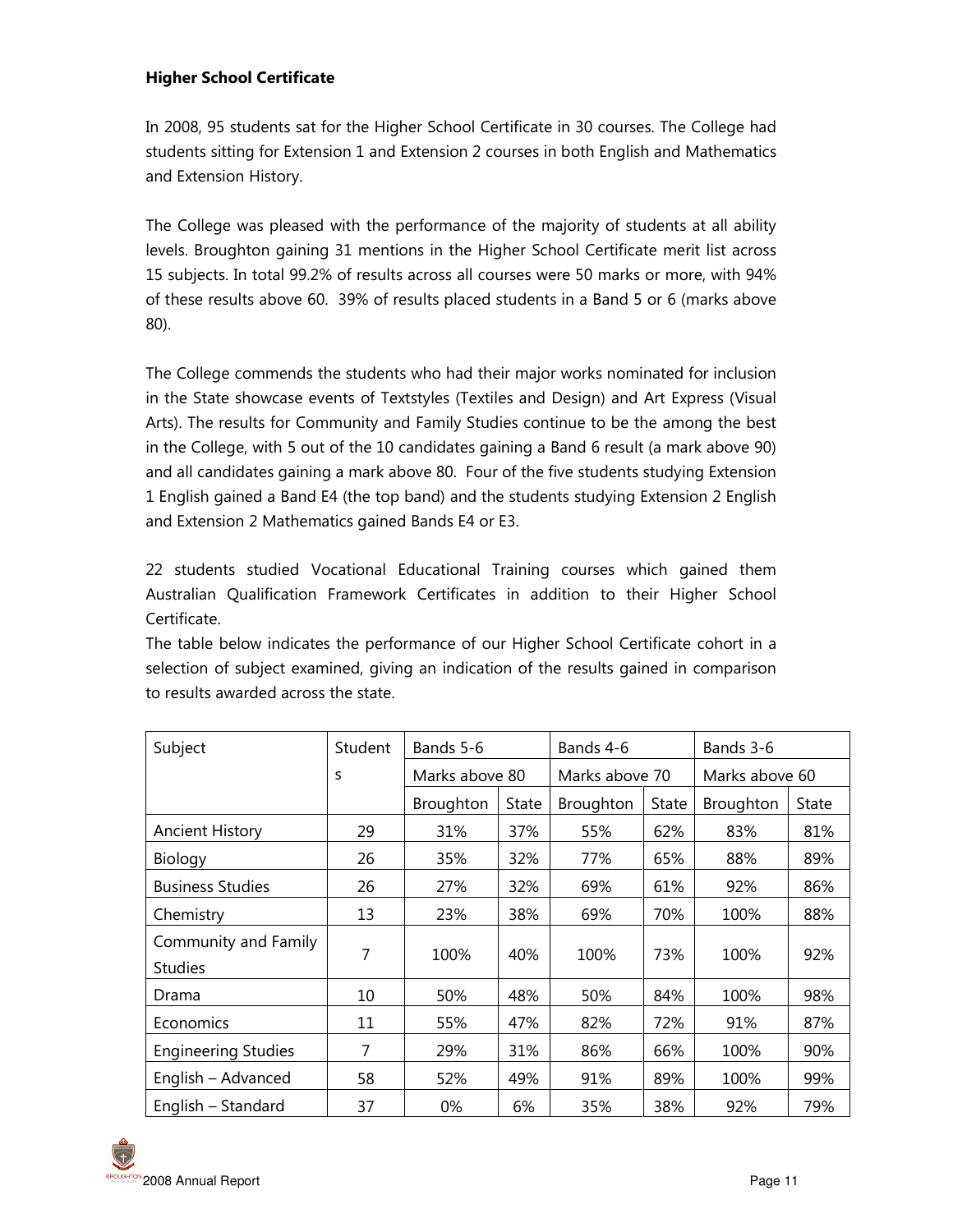| Geography                                    | 9  | 11% | 48% | 56% | 74% | 100% | 91% |
|----------------------------------------------|----|-----|-----|-----|-----|------|-----|
| <b>Industrial Technology</b>                 | 7  | 29% | 32% | 71% | 63% | 100% | 87% |
| <b>Information Process</b><br>and Technology | 9  | 56% | 31% | 89% | 62% | 100% | 83% |
| Legal Studies                                | 14 | 21% | 42% | 71% | 72% | 100% | 91% |
| Mathematics - General                        | 66 | 24% | 26% | 52% | 56% | 85%  | 82% |
| <b>Mathematics</b>                           | 24 | 50% | 45% | 83% | 72% | 96%  | 88% |
| Modern History                               | 16 | 44% | 41% | 94% | 76% | 100% | 91% |
| Muisc-1                                      | 20 | 60% | 54% | 85% | 85% | 100% | 97% |
| <b>PDHPE</b>                                 | 21 | 14% | 32% | 48% | 64% | 81%  | 86% |
| Physics                                      | 21 | 24% | 33% | 57% | 66% | 90%  | 89% |
| Senior Science                               | 23 | 48% | 39% | 78% | 71% | 91%  | 93% |
| <b>Textiles and Design</b>                   | 9  | 78% | 53% | 89% | 79% | 100% | 95% |
| <b>Visual Arts</b>                           | 11 | 64% | 61% | 91% | 91% | 100% | 99% |
| Hospitality                                  | 20 | 45% | 24% | 90% | 61% | 100% | 82% |

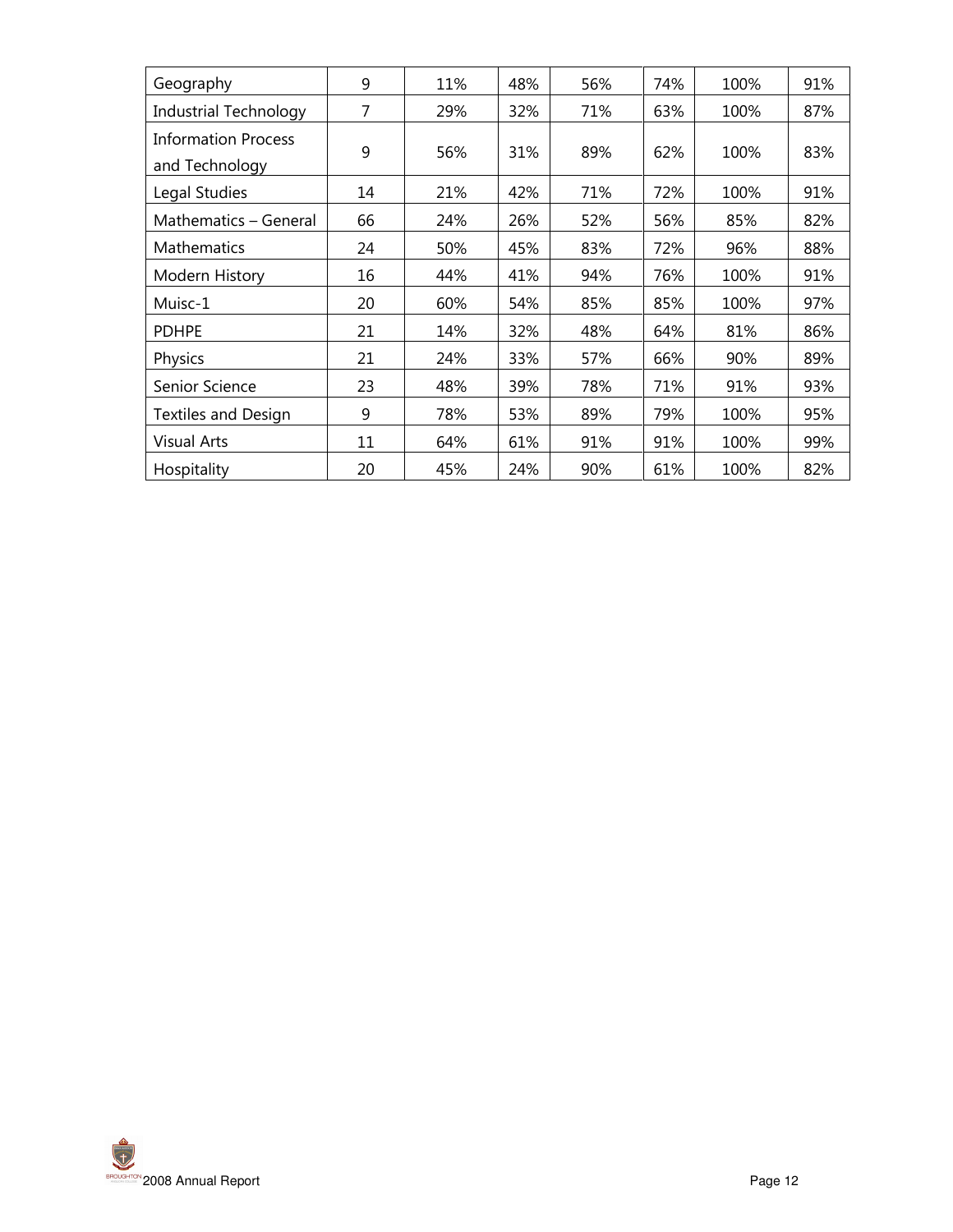#### PROFESSIONAL LEARNING AND TEACHING STANDARDS.

In 2008, there were 81 members of the teaching staff, 69 employed full time and 12 employed part-time.

#### Teaching qualifications

The qualifications of the teaching staff are summarized in the table below:

|                                                       | Number          | of   | Number   | of   |
|-------------------------------------------------------|-----------------|------|----------|------|
| Category                                              | Full            | Time | Part     | Time |
|                                                       | <b>Teachers</b> |      | Teachers |      |
| Teachers who have teaching qualifications from a      |                 |      |          |      |
| higher education institution within Australia or as   | 68              |      | 12       |      |
| recognised within the National Office of Overseas     |                 |      |          |      |
| Skills Recognition (AEI-NOOSR) guidelines.            |                 |      |          |      |
| Teachers who have qualifications as a graduate from a |                 |      |          |      |
| higher education institution within Australia or one  |                 |      | 0        |      |
| recognised within the AEI-NOOSR guidelines but lack   |                 |      |          |      |
| formal teacher education qualifications.              |                 |      |          |      |
| Teachers who do not have qualifications as described  |                 |      |          |      |
| in (a) and (b) but have relevant successful teaching  | 0               |      | 0        |      |
| experience or appropriate knowledge relevant to the   |                 |      |          |      |
| teaching context (Manual, page 39)                    |                 |      |          |      |

The teacher employed in the second category had relevant subject expertise experience in employment fields relating to his/her subject and completed a Diploma of Education in 2008.

In addition to the teaching staff, in 2008 the College employed a full time and two parttime Preparatory School teachers and a full time counsellor.

#### Professional Learning

In 2008, Schools Council generously funded nine days in which the full staff were involved in Professional Development activities. Areas examined in these days included First Aid and CPR training, Assessment, Gymnastics in the Junior School, Balancing Christian Education with Values Education, Christians in the Workplace and Preparing for Registration and Accreditation. Staff also attended a Retreat Day with our colleagues from St. Peters Anglican School.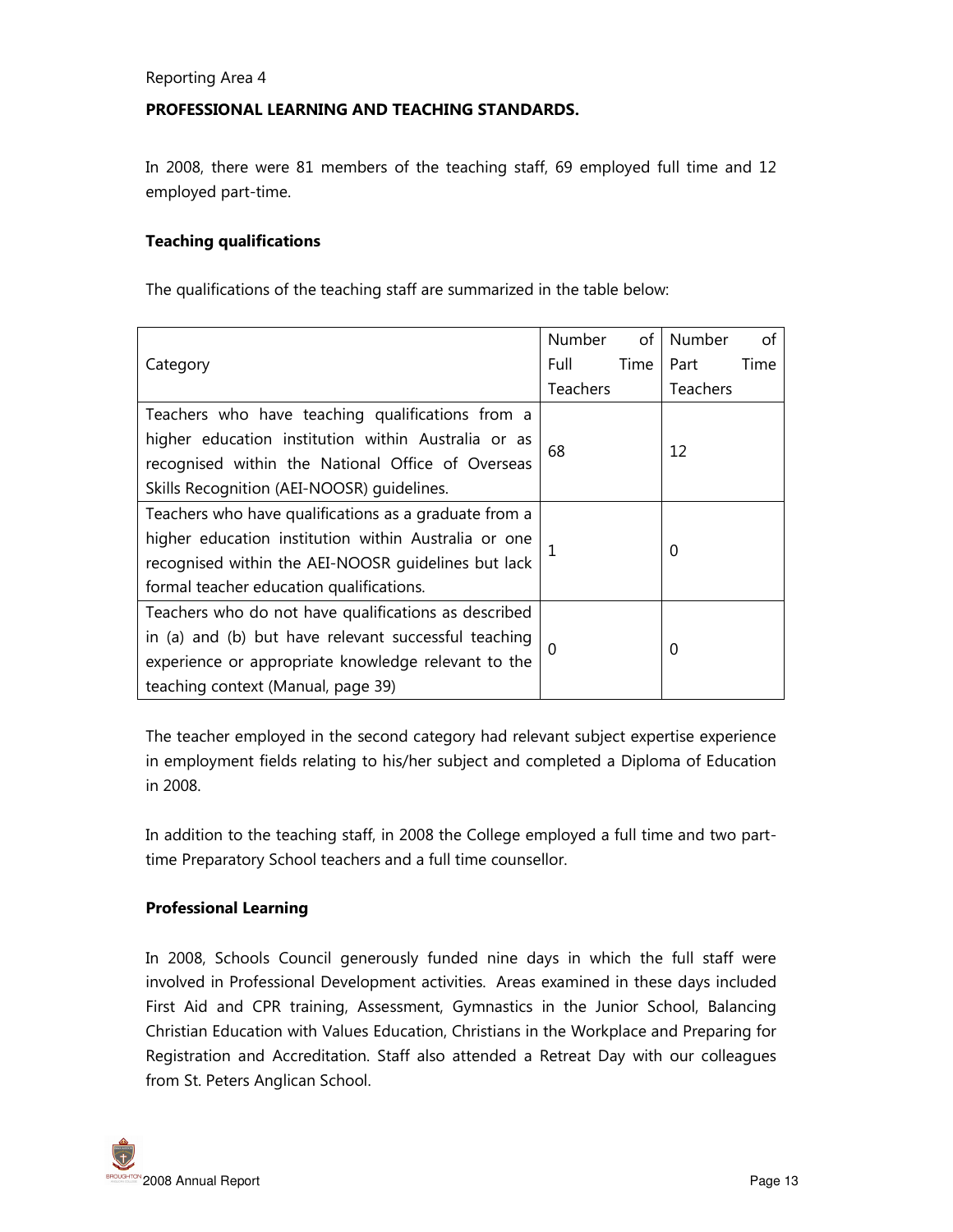With the introduction of Enrichment classes in Stages 3 and 4, the College has funded three teachers to undertake the University of NSW Certificate of Gifted Education. These members of staff will join our Gifted Education team and will work in consultation with the University of Wollongong to develop a three year partnership of professional development focussing on Differentiation of the Curriculum to meet the learning needs of all students.

Throughout 2008 the College participated in five Australian Government Quality Teaching Programs in the areas of Teaching Pedagogy (Guided Inquiry), Incorporating ICT into the Curriculum, Leadership – Coping with Gen Y and Professional Standards – Quality Teaching Framework and Languages. The involvement in these projects gave staff opportunities to be involved in action research projects which were related to College goals to improve teaching and learning outcomes.

Schools Council also provided, within the College budget, an average of two days per member of the teaching staff to access professional development training through courses from external providers. An overview of attendance at these courses is shown in the table below. The total cost spent on these professional development activities, not including the Staff Professional Days, totalled \$ 41 400 (an average of \$511 per member of the teaching staff) as compared to \$34 300 in 2007.

| Areas of In-service Learning Activities                                  | <b>Number</b>        | of |
|--------------------------------------------------------------------------|----------------------|----|
|                                                                          | <b>Teaching Days</b> |    |
| Board of Studies – Assessment, Registration and Accreditation            | 12                   |    |
| <b>Boys Education</b>                                                    | $\overline{2}$       |    |
| <b>Bursar</b>                                                            | $\overline{3}$       |    |
| <b>Career Education</b>                                                  | 13                   |    |
| Christian Training Courses - S.M.B.C.; Moore College, Brian Cooling      | 19.5                 |    |
| Co curricular Activities Training                                        | $\overline{7}$       |    |
| Compliance                                                               | 16                   |    |
| Conferences                                                              |                      |    |
| Areas including Chaplains, Director of Studies, JSHAA, Marketing, MANSW, | 26                   |    |
| PDHPE, Senior Staff                                                      |                      |    |
| Curriculum Specific Courses - courses across all faculty areas; Early    | 50                   |    |
| Childhood; Literacy; Numeracy                                            |                      |    |
| Information and Communication Technologies across the curriculum         | 15                   |    |

Professional Learning Activities, such as in-services and conferences include: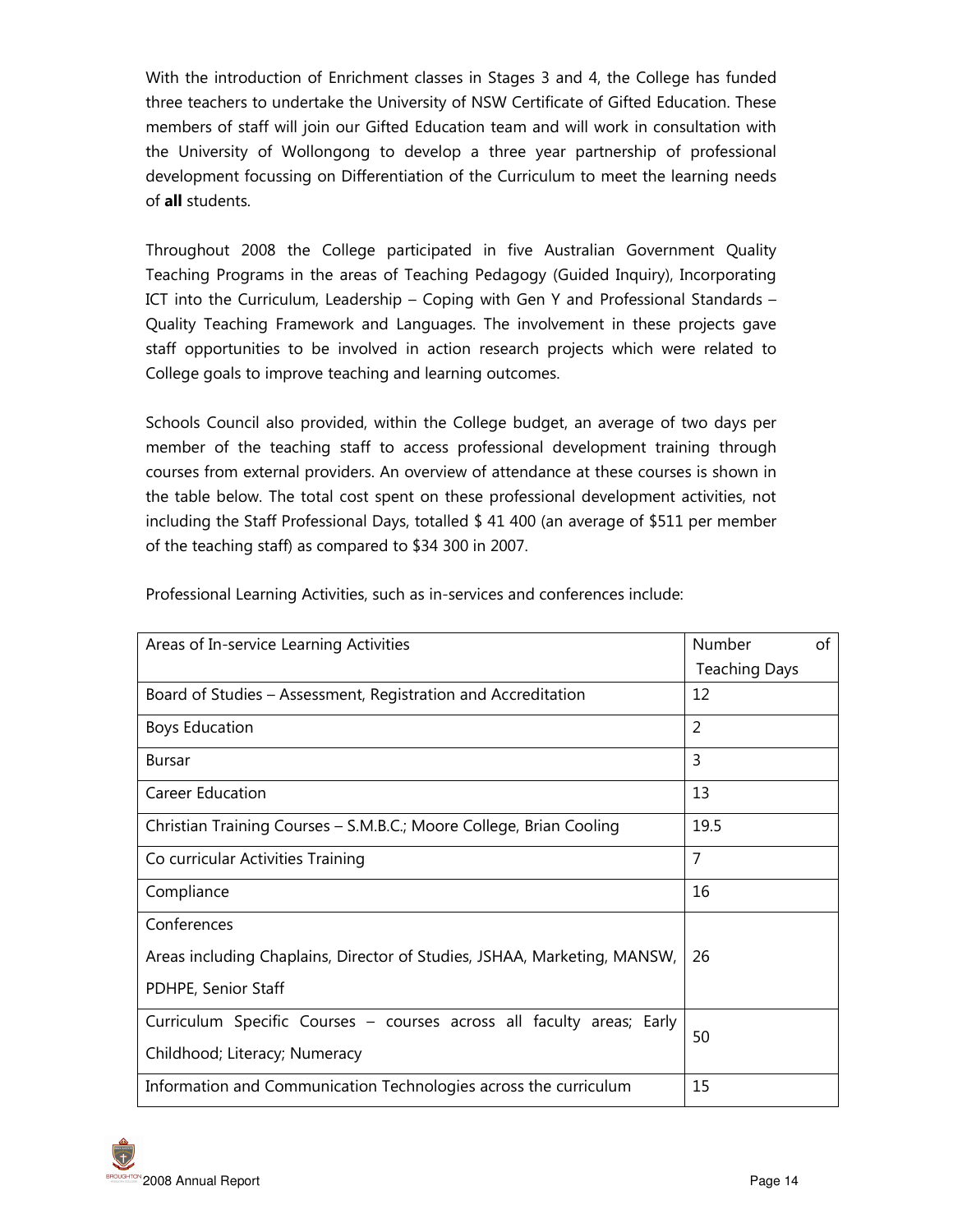| Early Childhood Education                                                                   | 8         |
|---------------------------------------------------------------------------------------------|-----------|
| International Education                                                                     | 6         |
| Networks - GAT, TALD, JSHAA                                                                 | 17        |
| <b>Behaviour</b><br>Pastoral Care courses - Resilience; Counselling Training;<br>Management | 16        |
| Pedagogy                                                                                    | 8         |
| Professional Development Courses; Leadership Training; Professional<br><b>Networks</b>      | 26        |
| Special Needs - Aspergers; Literacy; Hearing Impaired                                       | 3         |
| Sport - Training                                                                            | 7         |
| Training - First Aid, or CPR updates                                                        | All staff |

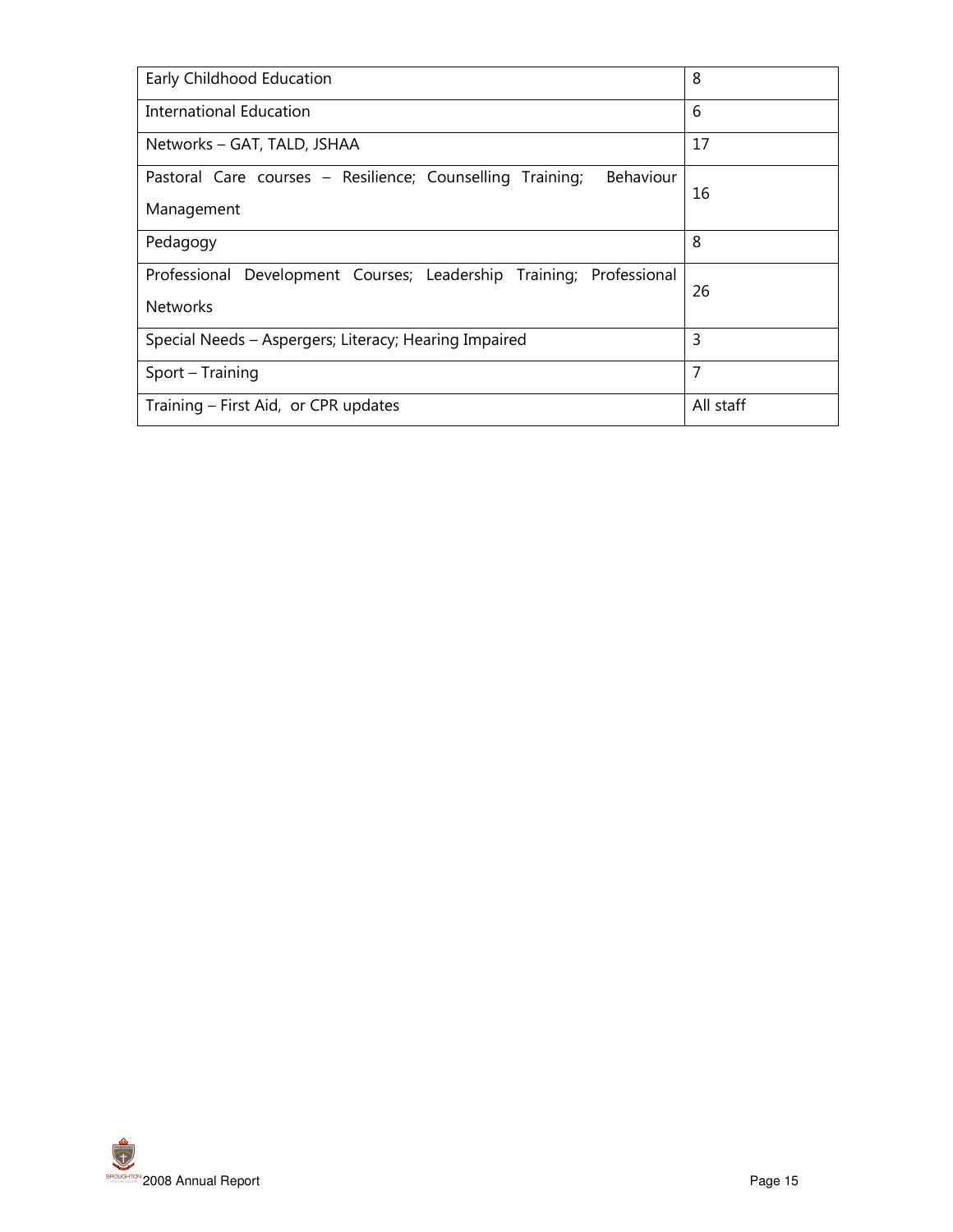#### TEACHER ATTENDANCE AND RETENTION RATES

#### Teacher Attendance

In 2008 the average daily teacher attendance rate, as determined by the guidelines outlined in the reporting manual was 95%.

The average actual attendance rate was 90%. This figure includes all approved leave. We have not excluded areas of leave, such as sick leave, carer's leave, domestic leave, parenting leave that could have been excluded under the reporting guidelines.

The figure was calculated by examining the average attendance of staff on a set of randomly selected dates within the academic year.

#### Teacher Retention Rate

The percentage of staff retained from 2007 to 2008 was 90%. This figure was determined by comparing the staff employed at the College on the 2007 Census date with those employed at the 2008 academic year.

6 full time staff members left  $-1$  taking a promotions position at another school, 1 retiring from the teaching profession and 4 taking positions at other schools.

Two part time members of staff left the College - 1 to take up full time position at another school and 1 left to care for her children on a full time basis.

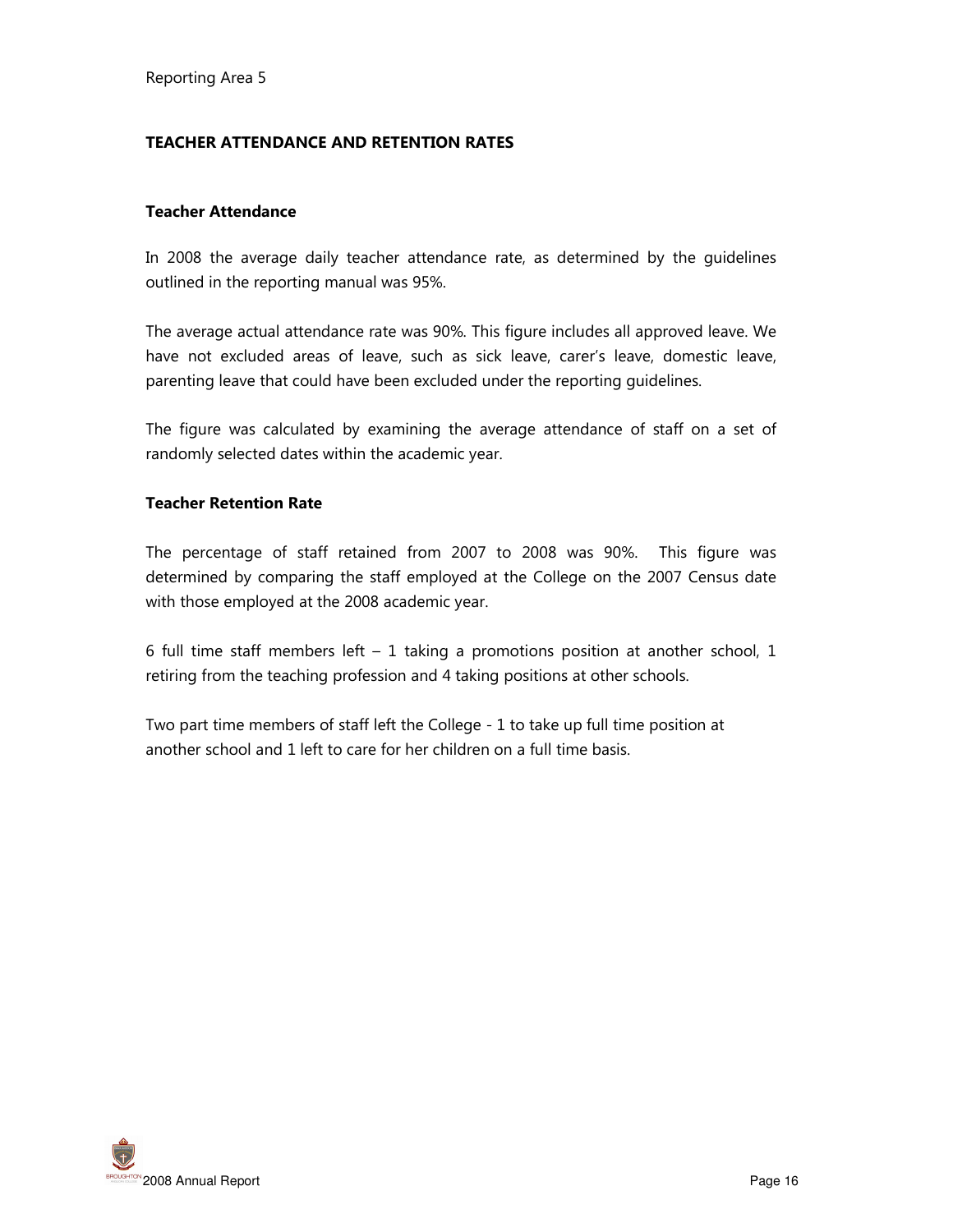### STUDENT ATTENDANCE, RETENTION RATES

#### IN SECONDARY SCHOOL

#### Student Attendance

95% of students attended school on average each school day in 2008. This figure was consistent across the Early Childhood, Junior School and Secondary School.

The College continues to have routines in place to follow up student absences through requiring a note from a parent/guardian on the day the student returns, sending a note home on the third day of absence. If a note, explaining an absence, has not been received three days after the student returns to school, a letter is sent home to parents asking to explain the absence. Regular follow up is undertaken until the absence has been explained.

#### Student Retention Rates

| Years<br>Compared | Year 10<br>total<br>enrolment<br>on census<br>date | Year 12<br>total<br>enrolment<br>on census<br>date | Year 10<br>enrolment at<br>census date<br>remaining in<br>Year 12 on<br>census date | <b>Apparent</b><br>retention<br>rate | <b>Actual</b><br>retention<br>rate |
|-------------------|----------------------------------------------------|----------------------------------------------------|-------------------------------------------------------------------------------------|--------------------------------------|------------------------------------|
| 2002/2004         | 124                                                | 93                                                 | 85                                                                                  | 75%                                  | 69%                                |
| 2003/2005         | 140                                                | 105                                                | 99                                                                                  | 75%                                  | 70%                                |
| 2004/2006         | 126                                                | 92                                                 | 90                                                                                  | 73%                                  | 71%                                |
| 2005/2007         | 138                                                | 80                                                 | 80                                                                                  | 58%                                  | 58%                                |
| 2006/2008         | 135                                                | 96                                                 | 92                                                                                  | 71%                                  | 69%                                |

The figures below reflect the retention rates of students in Year 10 and Year 12.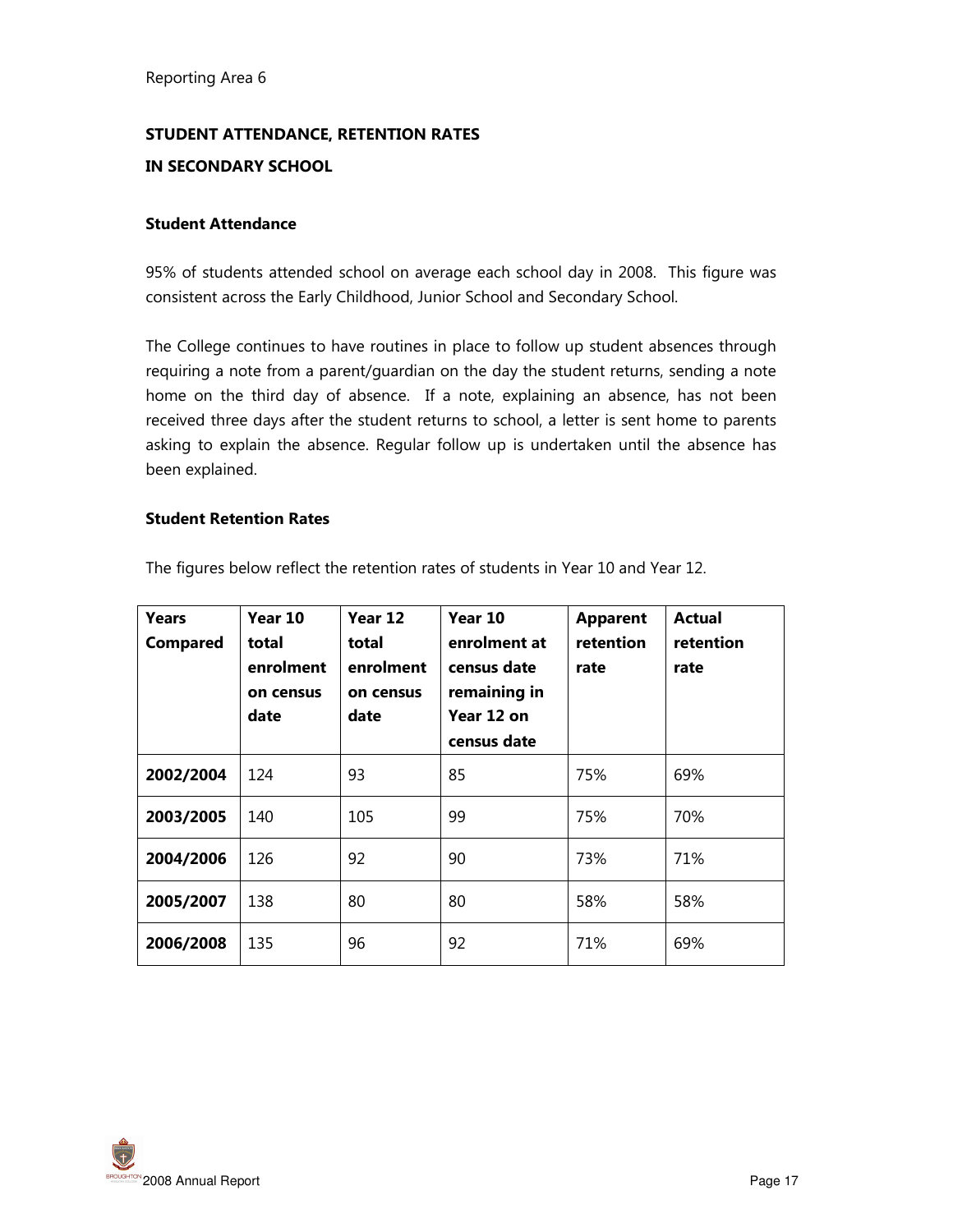The retention rate for the 2006 School Certificate cohort moved towards the levels prior to the figures in the 2007 annual report. Pastoral care and transition programs introduced in 2006 have had a positive impact on the retention. The majority of students leaving from the 2006 School Certificate cohort moved into employment or course in TAFE and other training organizations.

During Year 10 our Careers Advisor seeks to ensure that these students are prepared for future careers through the work experience program, assistance given in completing application forms, interview training etc. Our Careers Advisor works closely with the South Western Sydney TAFE and local group training authorities.

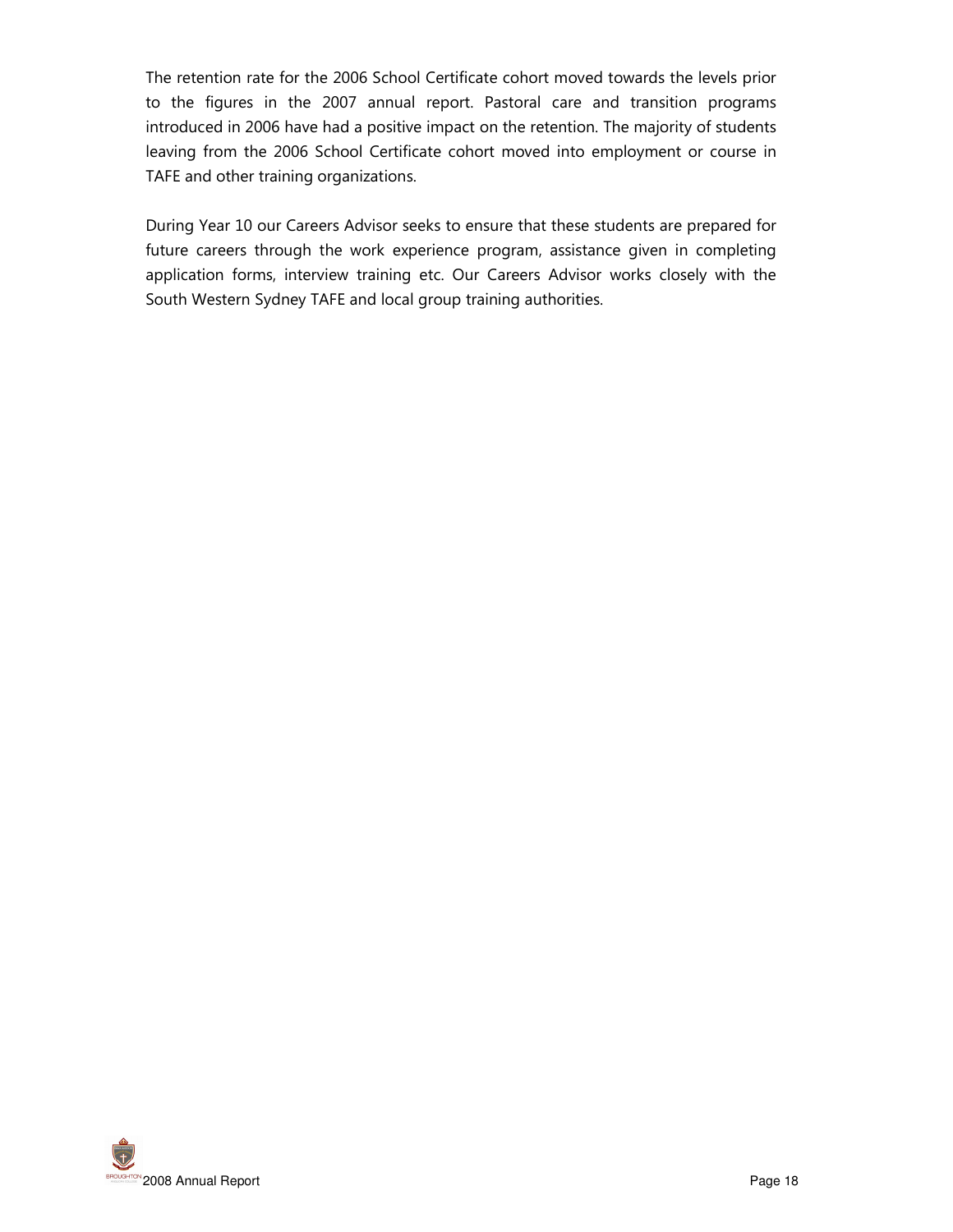#### POST SCHOOL DESTINATIONS

Our Careers program is designed to ensure that students who seek to leave the College are guided into making appropriate choices and have training in portfolio development and interview techniques.

The College has followed up students who left prior to the Higher School Certificate and is pleased to note that the majority of the students who have left did so to go to employment or to study at TAFE.

Students who completed the Higher School Certificate are either presently studying at university, at TAFE or through private providers or have entered the workforce.

Our Careers Advisor gathered data on first round and late offers in January 2009 and surveyed Year 12 2008 students in March 2009. From these sources the following data on post school destinations was determined:

70% of students were offered a place at a university

4% of students were studying either at TAFE or a private provider, or are working full time

26% of students did not respond to the survey

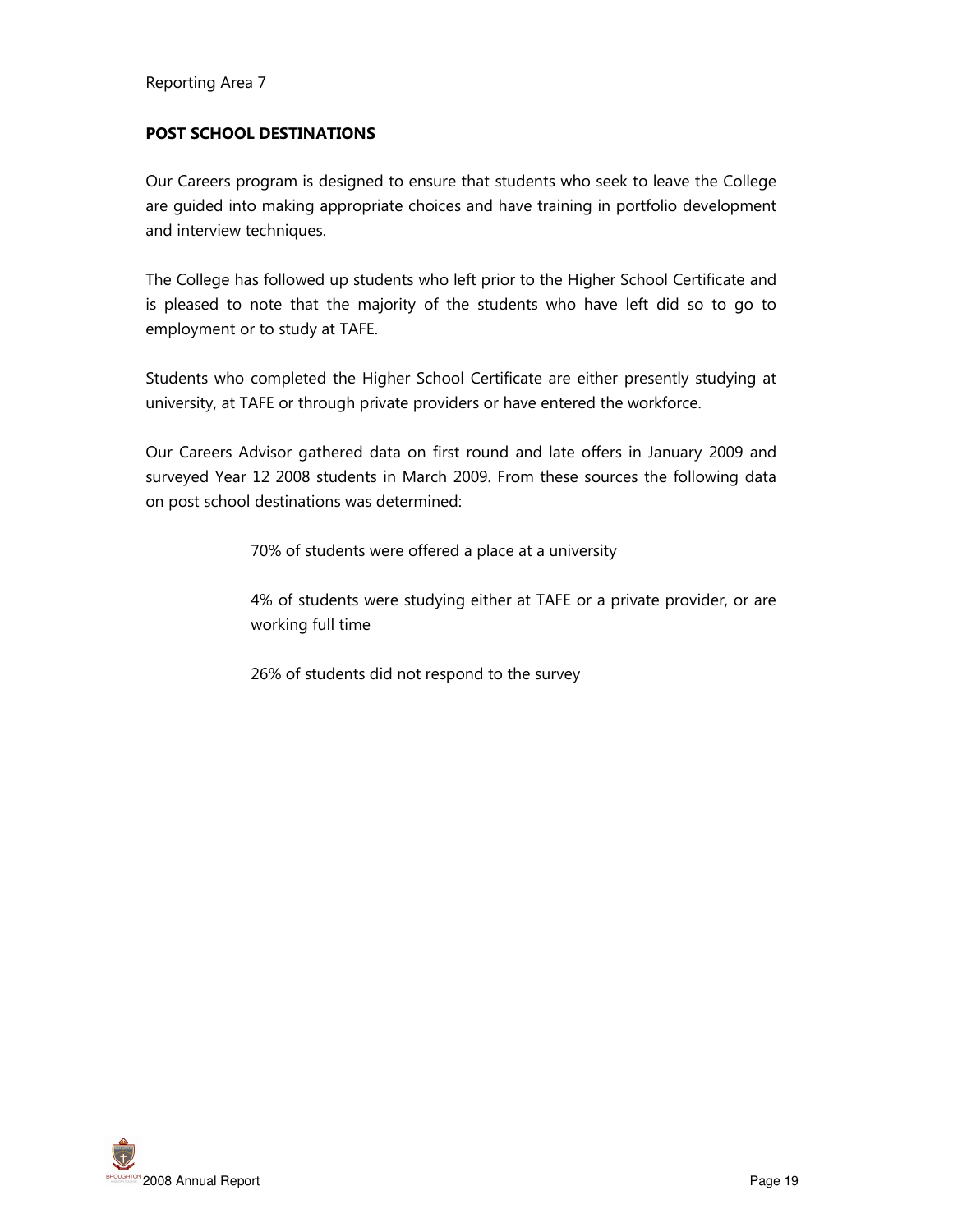#### ENROLMENT POLICIES AND PROFILES

#### Student population

At the 2008 Census date the College had 983 students enrolled in Kindergarten – Year 12. In addition there were 72 students enrolled in our Preparatory classes. The make up of our student population is shown below:

#### Junior School

| Grade        | Kindergarten   Year $1$   Year 2   Year 3 |    |    |    | Year 4 | Year 5 | Year 6 | <b>Total</b> |
|--------------|-------------------------------------------|----|----|----|--------|--------|--------|--------------|
| Boys         | 36                                        | 24 | 26 | 32 | 25     | 20     | 22     | 185          |
| Girls        | 37                                        | 31 | 27 | 22 | 21     | 24     | 18     | 180          |
| <b>Total</b> | 73                                        | 55 | 53 | 54 | 46     | 44     | 40     | 365          |

#### Secondary School

| Year         |    | 8   | 9   | 10  | 11 | 12 | <b>Total</b> |
|--------------|----|-----|-----|-----|----|----|--------------|
| Boys         | 49 | 61  | 58  | 56  | 43 | 45 | 312          |
| Girls        | 48 | 57  | 46  | 52  | 52 | 51 | 306          |
| <b>Total</b> | 97 | 118 | 104 | 108 | 95 | 96 | 618          |

#### Enrolment policies

Broughton Anglican College aims to offer families in the Macarthur region an opportunity to have their children educated in a disciplined, caring environment in which students are given the opportunity to develop spiritually, morally, intellectually, physically, emotionally and socially.

The College aims to use the expertise of staff and resources available to meet the specific learning and welfare needs of all students enrolled. We aim to ensure that parents are able to make an informed decision relating to enrolment, being aware of the needs of their children and the degree to which the College can meet these needs with the resources available.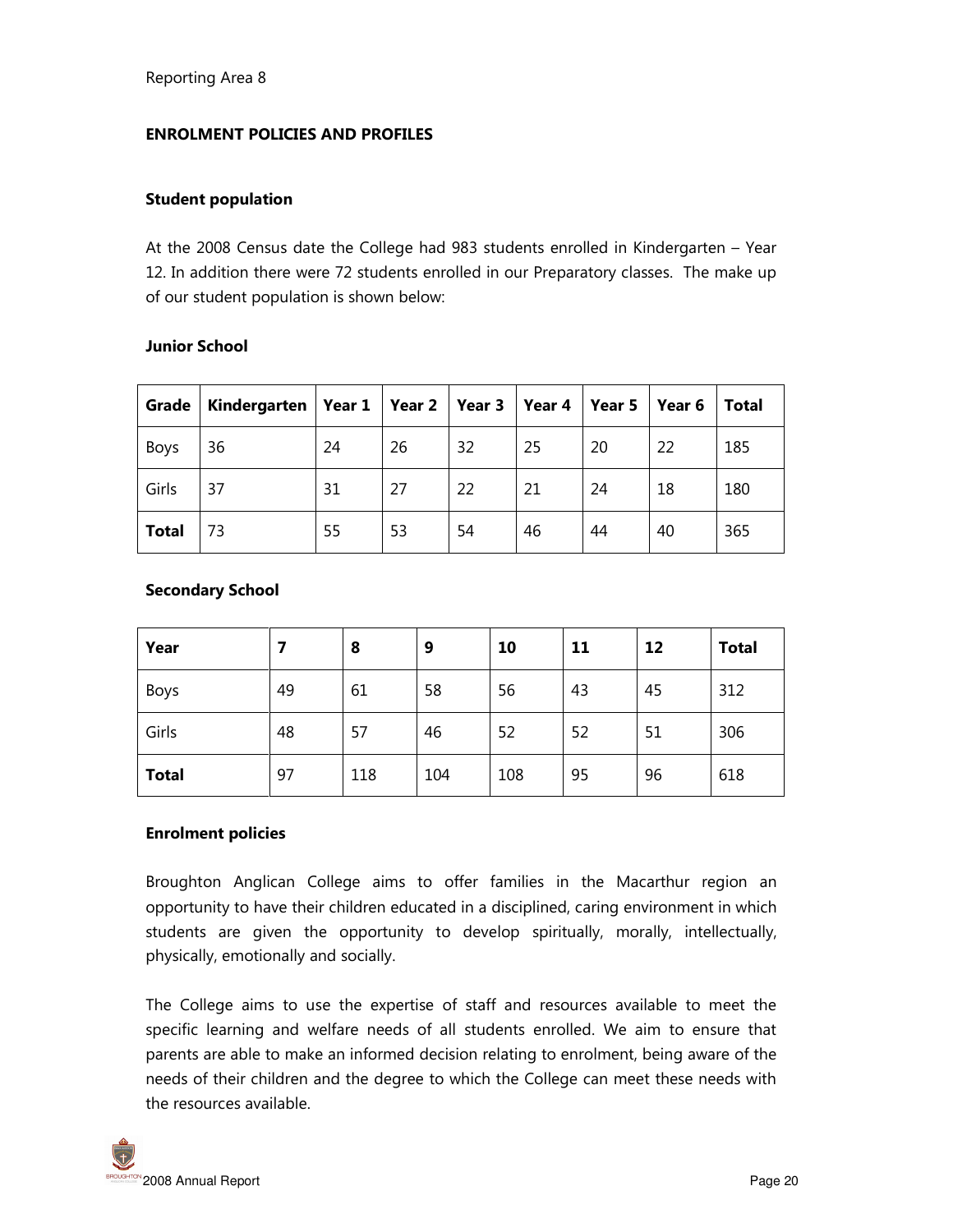Factors determining enrolment relate to whether the student:

- a) is presently enrolled at Broughton or St. Peter's Anglican Primary School
- b) is a child of local clergy or members of staff
- c) has a sibling already enrolled at Broughton or St. Peter's Anglican Primary School
- d) has parents who were past students of Broughton Anglican College
- e) has parents actively involved in Anglican parishes
- f) has parents involved in other Christian churches
- g) has parents who are prepared to accept the Christian ethos of the College.

The Head of School will interview parents and the student to give further information that parents may require to make an informed choice relating to the enrolment and collect further information which will allow him/her to prepare a recommendation to the Headmaster. The Head of School may decide to invite either the Deputy Curriculum and Deputy Pastoral Care, or other appropriate staff, to be involved in the interview to allow the parents to discuss specific needs of the student and programs available to assist the College in the development of an appropriate education plan for the student.

Positions will be offered to a student, if available, at the discretion of the Headmaster provided the student's behaviour, as indicated on the school reports, is satisfactory and the College can adequately meet his/her educational needs.

The full enrolment policy of the College is attached to this report as Attachment 1.

The conditions for enrolment that parents are asked to sign are attached to this report as Attachment 2.

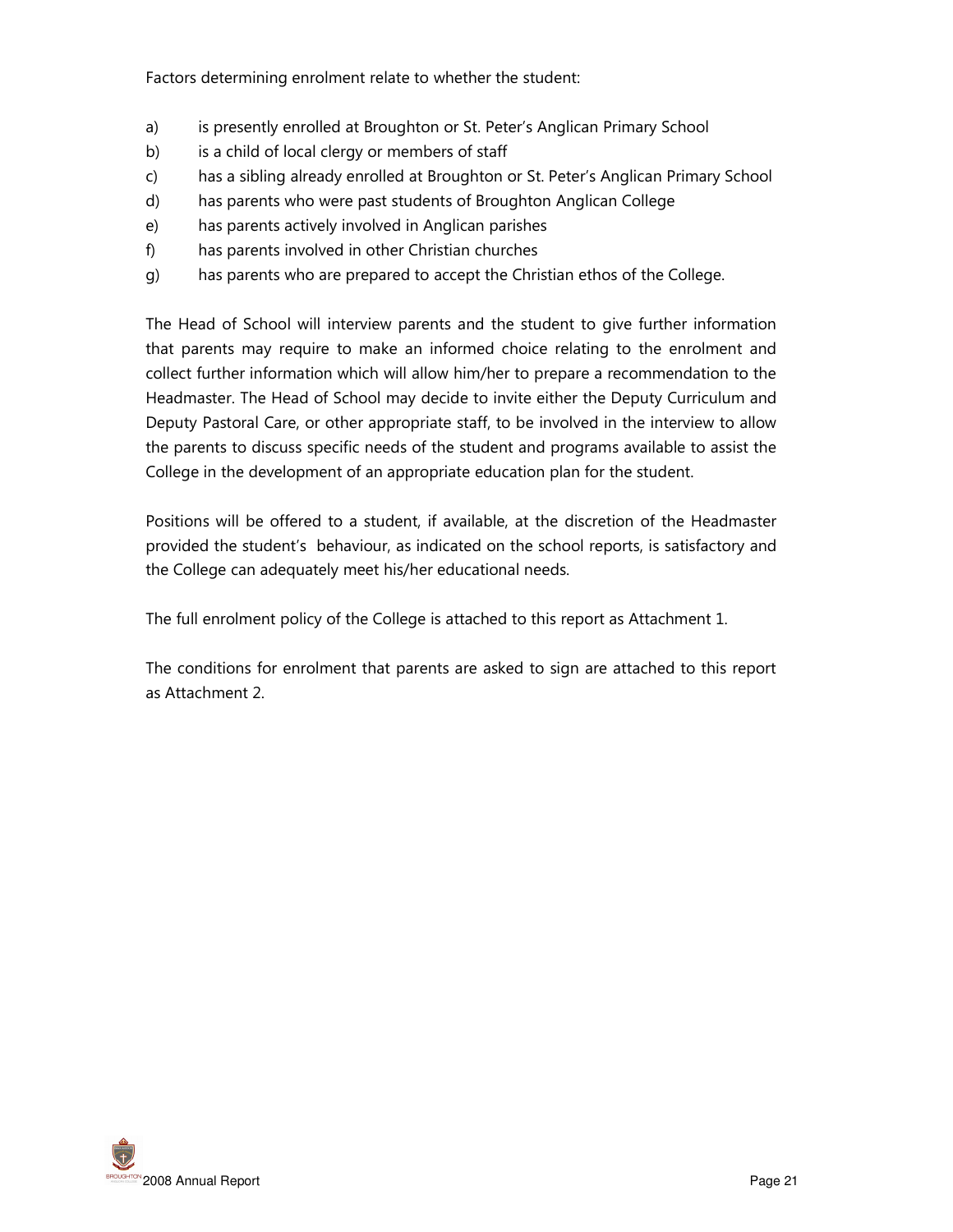#### SCHOOL POLICIES

#### Pastoral Care

Pastoral Care at Broughton reflects the partnership between students, their families and the College staff. It integrates the academic, social, emotional and spiritual dimensions so that an environment of care pervades the entire College community.

Pastoral Care encompasses three important elements: emotional support, behaviour management and structured curriculum time to encourage the social and spiritual development of each child in our care.

Pastoral Care is central to the ethos of Broughton Anglican College as it seeks to actively support the fulfillment of the College's mission. Central to that is our Christ-centred vision of Pastoral Care: one that is built on the principles of Scripture, mutual respect, self discipline, promotion of self awareness and self esteem, tolerance and understanding; a knowledge that real life can only be found through Christ.

At Broughton, Pastoral Care will be provided in a Christian environment to provide the opportunity and encouragement for students to realise their God-given potential. Students are encouraged to show concern for the welfare of others and behave in ways that do not infringe upon the care and requirements of others.

As Pastoral Care is concerned with the needs of each individual child, each should have access to at least one staff member who will care and respond in a positive way. Whilst all staff at Broughton have a responsibility for the Pastoral Care of students; the Pastoral Care team has a special responsibility for assisting the Deputy Pastoral Care. This team consists of the Heads of School, the Educational Psychologist and the Year Patrons.

Student Prefects assist Year Patrons by being a student voice, maintaining contact with their assigned Year Groups. Prefects also assist teachers to run games during lunch times in the Early Childhood and Junior sections of the College and attend special events for their assigned groups such as formal dinners and assemblies.

#### **Discipline**

The College incorporates its discipline policy within our Student Management policy. The College is committed to develop, in students, an understanding of appropriate behaviour and to assist them, where necessary, to modify their behaviour. The College is opposed to the use of corporal punishment as a means of disciplining students. The discipline policies of the College encourage staff to be proactive in managing behaviour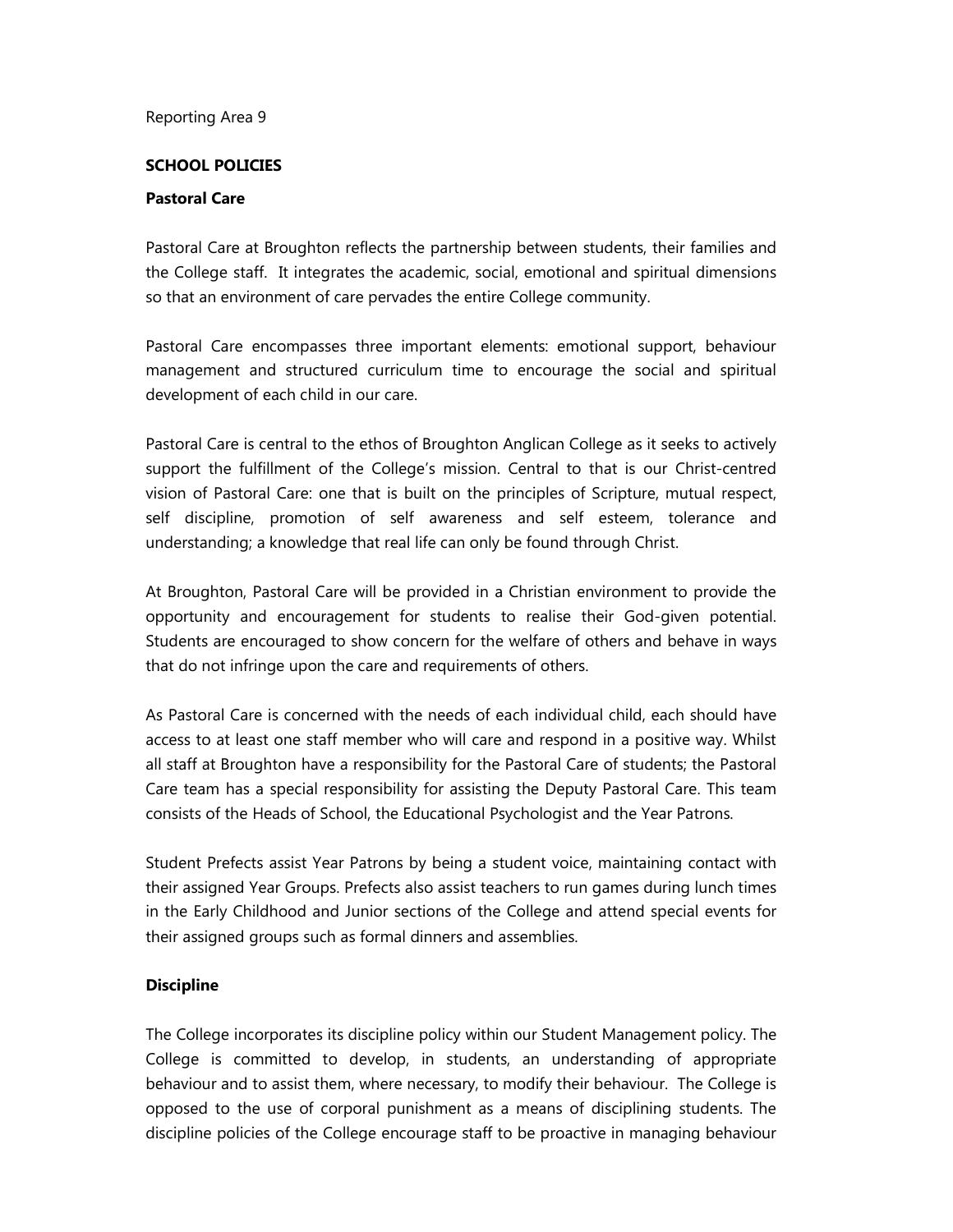through effective lesson planning, the development of teaching and learning strategies that reflect students' learning styles and the use of positive reinforcement strategies. Staff are encouraged to develop a repertoire of behaviour management strategies for use in their classrooms. They may seek support and advice from their supervisors, Heads of School or Deputies.

A program of discipline options involving classroom sanctions and detentions is available to staff. Students may be assisted and advised by Heads of Department, Year Patrons, Heads of School or the Deputies. Students may be referred to the Educational Psychologist by staff or parents and also have the option to self refer.

Parents are informed of positive or negative behaviours through the College Handbook system, telephone contact and parent interviews. In case of continued behaviour problems, or matters involving unsafe behaviour, students may be suspended from the College.

Parents have access to our discipline policies through the College intranet or by asking for a printed copy of policies through the College offices. There is also an overview of the discipline policy in the Student Handbook.

#### Reporting Complaints and Grievances

The College is committed to the philosophy that education is a three way partnership between the staff, the students and their parents. Communication between the staff and parents is encouraged through the College Handbook system, parent and teacher interviews, telephone conversations and interviews. Where appropriate case conferences for students presenting with special needs are held. These involve the classroom teacher, Head of School, Specialist Support staff and a Deputy to discuss the specific learning or behaviour needs of students.

Parents have the opportunity to raise concerns relating to the pastoral care or curriculum aspects of the College by speaking to the appropriate member of staff – class teacher, Year Patron, Head of Department, Head of School, Deputy Head or Headmaster. Should the grievance not be resolved at that level then parents may raise the issue with a member of staff at a higher level of responsibility.

Should the matter not be resolved within the College, or it is a serious issue relating to the Headmaster, parents have the opportunity of raising the issue with the Chairman of the Campbelltown Anglican Schools Council or in writing to Schools Council.

This procedure is outlined in the College Handbook.

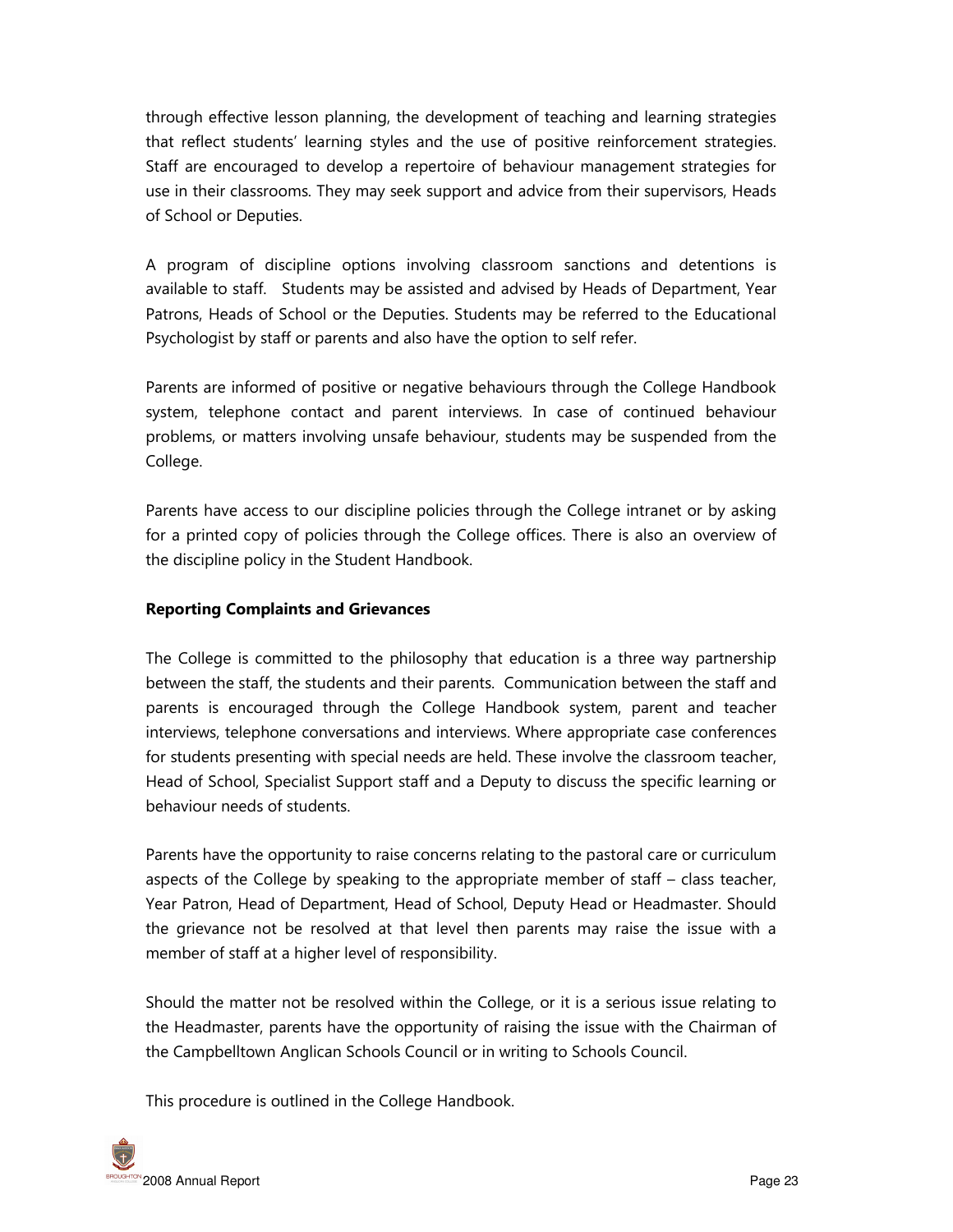| <b>Policy Area</b>                |                                   | <b>Changes in 2008</b>                                                                             | <b>Access to Full Text</b>   |
|-----------------------------------|-----------------------------------|----------------------------------------------------------------------------------------------------|------------------------------|
| Aspects encompassed within policy |                                   |                                                                                                    |                              |
| and protocols                     |                                   |                                                                                                    |                              |
| <b>Child</b>                      | Protocols for referral            | No change                                                                                          | Parent's Intranet and        |
| <b>Protection</b>                 | to DOCS                           |                                                                                                    | copies available on          |
|                                   | Protection<br>Child               | No change                                                                                          | request.                     |
|                                   | Investigation                     |                                                                                                    |                              |
|                                   | Procedures                        |                                                                                                    | Available on Staff           |
|                                   | Code of Conduct for               | No change                                                                                          | Intranet.                    |
|                                   | Staff                             |                                                                                                    |                              |
| <b>Complaints</b>                 | Grievances Protocols              | No change                                                                                          | Parent's Intranet, copies    |
| and                               |                                   |                                                                                                    | available on request         |
| Grievances                        |                                   |                                                                                                    | and in College               |
|                                   |                                   |                                                                                                    | Handbook.                    |
| <b>Pastoral Care</b>              | <b>Camping Protocols</b>          | No change                                                                                          | Copies available on          |
| This<br>policy                    | Student                           | No change                                                                                          | request.                     |
| should<br>be                      | <b>Management Policy</b>          |                                                                                                    |                              |
| examined<br>in                    | Guidelines<br>for                 | No change                                                                                          |                              |
| conjunction                       | Referral<br>to                    |                                                                                                    |                              |
| with:                             | Counselors                        |                                                                                                    |                              |
|                                   | Suicide<br>Prevention             | No change                                                                                          |                              |
|                                   | Guidelines                        |                                                                                                    |                              |
|                                   | Anti-<br><b>Bullying</b>          | No change                                                                                          | <b>Bullying Statement in</b> |
|                                   | <b>Support Document</b>           |                                                                                                    | College Handbook.            |
| <b>Security</b>                   | Critical<br>Incident              | No change                                                                                          | Copies available on          |
|                                   | Protocols                         |                                                                                                    |                              |
| <b>Student</b>                    |                                   |                                                                                                    | request.                     |
| <b>Management</b>                 | <b>Attendance Policy</b>          | No change                                                                                          | Copies available on          |
|                                   |                                   |                                                                                                    | request.                     |
|                                   | Leadership<br>Student             | Student Leadership Program                                                                         | Copies available on          |
|                                   | Guidelines                        | developed further with increased                                                                   | request.                     |
|                                   |                                   | responsibility and opportunity for                                                                 |                              |
|                                   |                                   | student voice                                                                                      |                              |
|                                   | Student Recognition<br>and Awards | Introduction of a new recognition                                                                  | Available in College         |
|                                   |                                   | System based upon House Points<br>awarded across a wide area of                                    | Handbook.                    |
|                                   |                                   | student                                                                                            |                              |
|                                   |                                   | improvement<br>and<br>achievement                                                                  |                              |
|                                   | Student<br>Discipline             | of<br>lunchtime<br>The<br>removal                                                                  | Available in College         |
|                                   |                                   | detentions in the Middle and Senior                                                                |                              |
|                                   |                                   |                                                                                                    |                              |
|                                   |                                   |                                                                                                    |                              |
|                                   |                                   |                                                                                                    |                              |
|                                   | Protocols                         | schools, replaced by Infraction and<br>Uniform notes which accumulate to<br>an afternoon detention | Handbook.                    |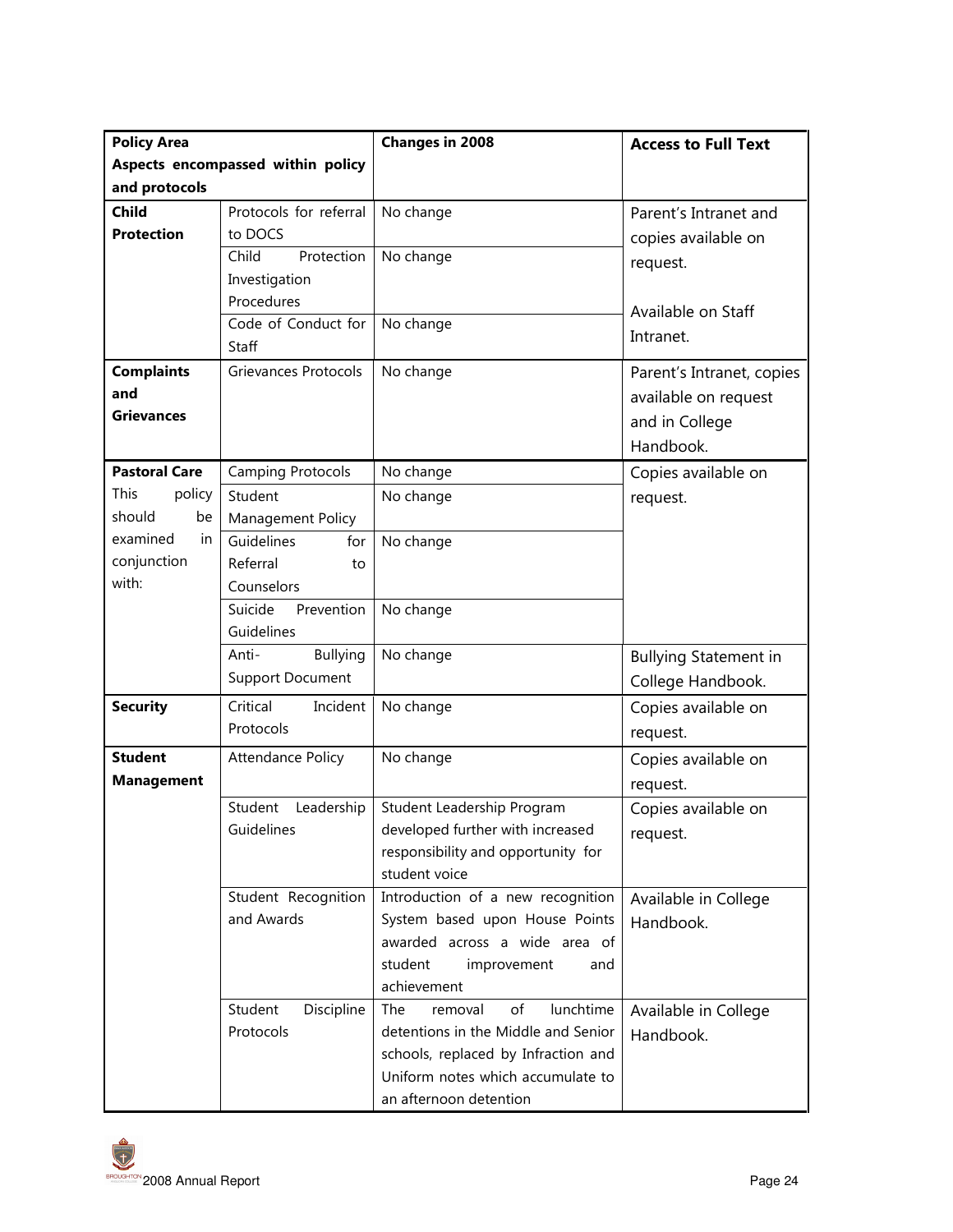#### SCHOOL DETERMINED IMPROVEMENT TARGETS

#### College Goals for 2008

| Area              | <b>Priorities</b>                                                                                                                                                                                                                                                                     |
|-------------------|---------------------------------------------------------------------------------------------------------------------------------------------------------------------------------------------------------------------------------------------------------------------------------------|
|                   |                                                                                                                                                                                                                                                                                       |
|                   | To provide opportunities for the community to become academically strong and<br>compassionate so that it engages with society at a local, national and<br>international level through various types of support for the region's churches with<br>national and international missions. |
| <b>College</b>    | To provide opportunities for the students of the school to become highly<br>engaged in contributing to the betterment of Australia and the world through an<br>active adult life reflecting Christian values with confidence, excellence and<br>integrity.                            |
|                   | To provide opportunities for the staff to become equipped professionally,<br>personally and corporately so that they may model confidence, excellence and<br>integrity whilst executing the authority they have been given under God for His<br>glory and kingdom.                    |
|                   | To improve awareness of our role as Christian Educators                                                                                                                                                                                                                               |
|                   | To assist staff in obtaining post graduate qualifications which can improve the<br>quality of teaching and learning in targeted areas.                                                                                                                                                |
| <b>Curriculum</b> | To assist staff to develop the skills to allow them to utilise the ICT resources of the<br>College in their teaching and learning                                                                                                                                                     |
|                   | To prepare the College for the 2009 Registration and Accreditation process                                                                                                                                                                                                            |
|                   | To develop an Assessment and Reporting program which reflect Assessment as<br>Learning                                                                                                                                                                                                |
|                   | To assist staff to meet teaching standards as outlined through the NSW Teachers<br>Institute and the ISTAA                                                                                                                                                                            |

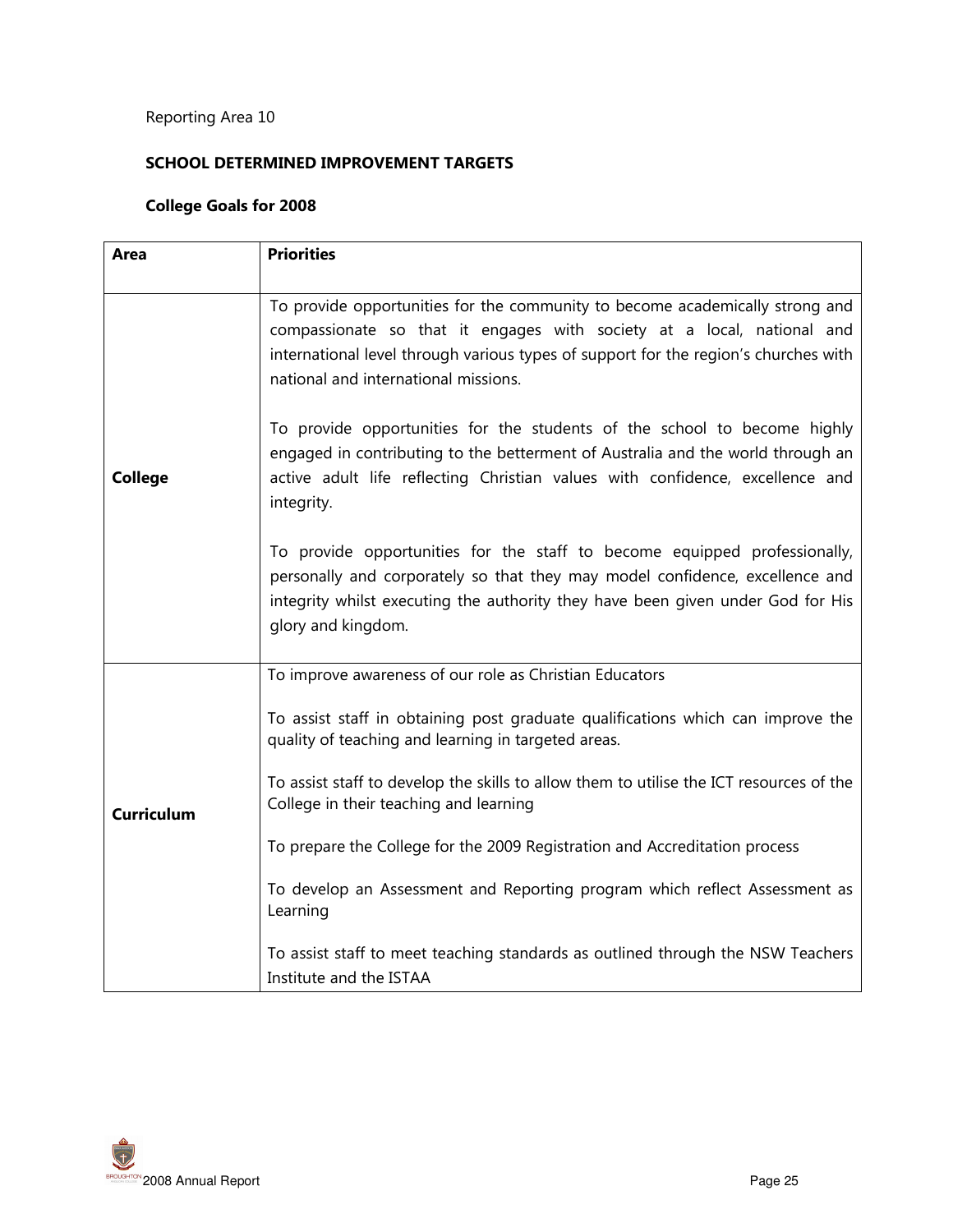|                      | Expanding pastoral care to embrace the concept of academic care with a focus on<br>enhancing student learning and wellbeing through pedagogies sympathetic to<br>student needs and embedded in learning experiences.         |
|----------------------|------------------------------------------------------------------------------------------------------------------------------------------------------------------------------------------------------------------------------|
|                      | Encouraging the College to take a whole staff approach to the pastoral care of<br>their students through valuing them, respecting them and planning their learning<br>in such a way as to engage them.                       |
| <b>Pastoral Care</b> | To assist all students to develop a life-long love of learning through the<br>achievement of attainable goals, focusing on personal bests, problem solving and<br>developing resilience in their academic and social worlds. |
|                      | To provide students with more opportunities to be involved in extra curricular<br>activities. Involvement in school life is a protective factor in the ability to<br>successfully navigate the school environment.           |
|                      | To continue to develop and support the programmes for National Safe School and<br>Values Education with a Christian focus.                                                                                                   |

#### Achievement of goals identified in the 2007 Annual report.

| Area    | Goals                                                                        | Achievements                                                                                                                                                                                                                                                                                                                                                                                                                                                                                                                              |
|---------|------------------------------------------------------------------------------|-------------------------------------------------------------------------------------------------------------------------------------------------------------------------------------------------------------------------------------------------------------------------------------------------------------------------------------------------------------------------------------------------------------------------------------------------------------------------------------------------------------------------------------------|
|         | commence the preparation for<br>To<br>Registration and Accreditation in 2009 | This process was commenced in 2007 and<br>continued throughout 2008. The College is<br>seeking to renew its Accreditation and<br>Registration with the NSW Board of Studies in<br>2009.                                                                                                                                                                                                                                                                                                                                                   |
| College | To investigate the extension of the<br>College hall                          | Investigations were undertaken and it was<br>determined not to proceed with this project<br>in 2008. Decisions were made to allocate<br>into<br>targeting<br>the<br>resources<br>areas<br>refurbishment of teaching spaces in the<br>Junior School, the development of a Year 7<br>precinct in the Secondary School, professional<br>development of staff to improve teaching and<br>learning practices, the introduction and<br>incorporation of a variety of Information and<br>Communication Technologies across<br>the<br>curriculum. |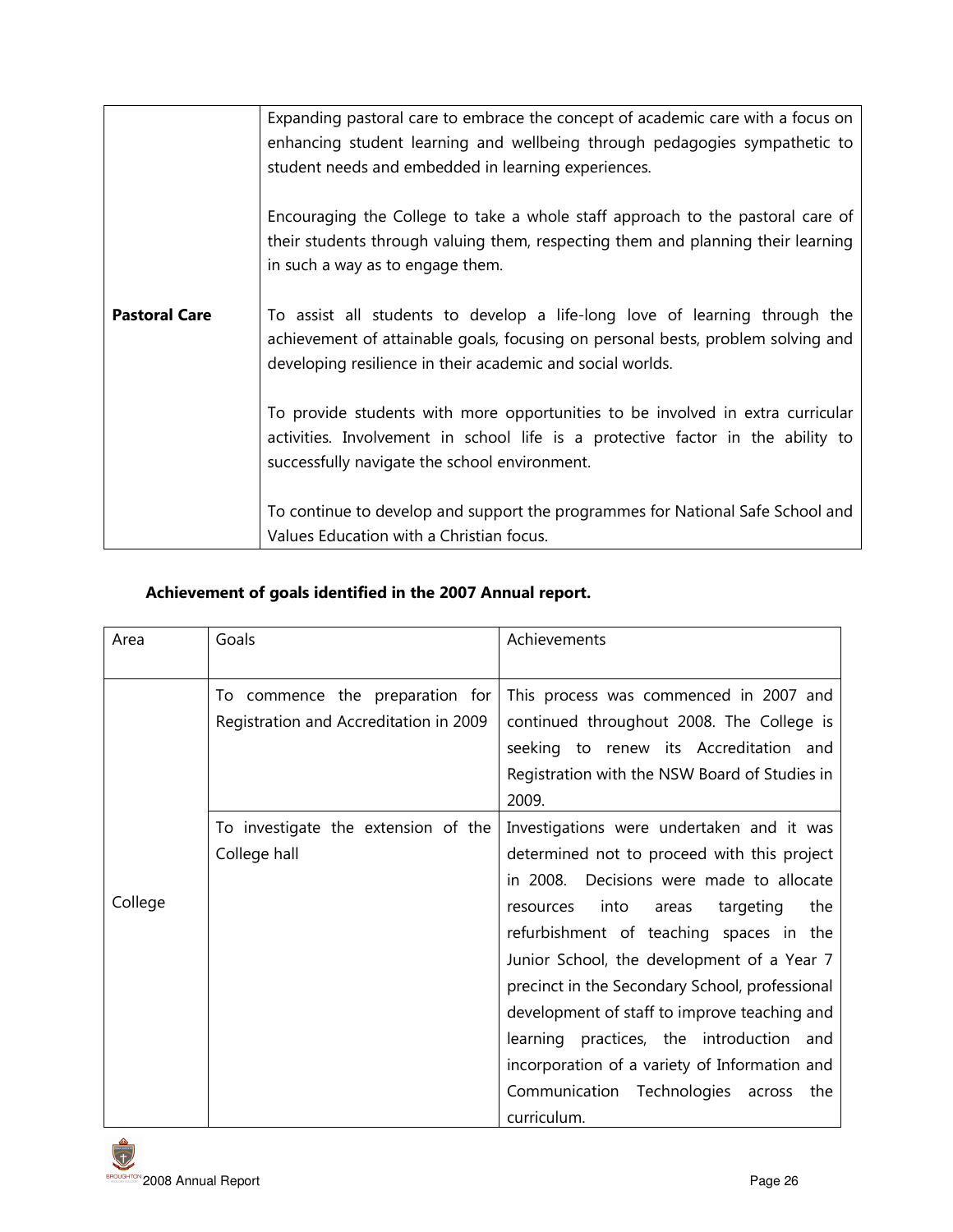|            | To pray for the appointment of new<br>Head of the College.                                                                                 | Mr. Ron Webb, the Foundation Headmaster,<br>retired in July 2007 after 22 years of<br>leadership of the College.                                                                                                                                                                                                                                                                                                                                                       |
|------------|--------------------------------------------------------------------------------------------------------------------------------------------|------------------------------------------------------------------------------------------------------------------------------------------------------------------------------------------------------------------------------------------------------------------------------------------------------------------------------------------------------------------------------------------------------------------------------------------------------------------------|
|            |                                                                                                                                            | Schools Council appointed Mr. Paul Rooney<br>as the Headmaster of the College as from the<br>commencement of Term 3 - 2007.                                                                                                                                                                                                                                                                                                                                            |
|            | To preach the gospel within the<br>Macarthur community.                                                                                    | This continues to be a goal embedded within<br>philosophy<br>mission<br>College<br>and<br>the<br>statement.                                                                                                                                                                                                                                                                                                                                                            |
|            | Develop skills within staff to ensure<br>the differentiation of the curriculum to<br>enhance student learning.                             | The development of skills relating to the<br>differentiation of the curriculum continued to<br>be included in the professional development<br>of staff throughout 2007. Inservicing of staff<br>continued at a faculty and full staff level. The<br>appointment of a Head of Teaching and<br>Learning Development, in 2007 and a Head of<br>Gifted Education in 2008<br>reflects<br>the<br>emphasis, the priority and support that staff                               |
| Curriculum | To continue to develop strategies to<br>enhance the engagement of boys in<br>the education process                                         | are given in this area.<br>Whilst this continues to be a focus area in our<br>planning<br>and<br>inservicing<br>the<br>College<br>recognizes that this issue requires the<br>allocation<br>of<br>a<br>more<br>resources<br>and<br>professional development.                                                                                                                                                                                                            |
|            | Continue to develop strategies to<br>assist staff to integrate Information<br>and Communication Technology Skills<br>across the curriculum | The College continued to allocate resources<br>to infrastructure and software, professional<br>development and training and support of<br>class teachers to assist in the development<br>and implementation of strategies in this area.<br>The appointment of a Head of Information<br>Services to work with the Head of VET-IT has<br>increased the level of support and training<br>available to staff and allowed for the<br>opportunity for the development<br>and |
|            |                                                                                                                                            | implementation of teaching units in which ICT<br>has been embedded.                                                                                                                                                                                                                                                                                                                                                                                                    |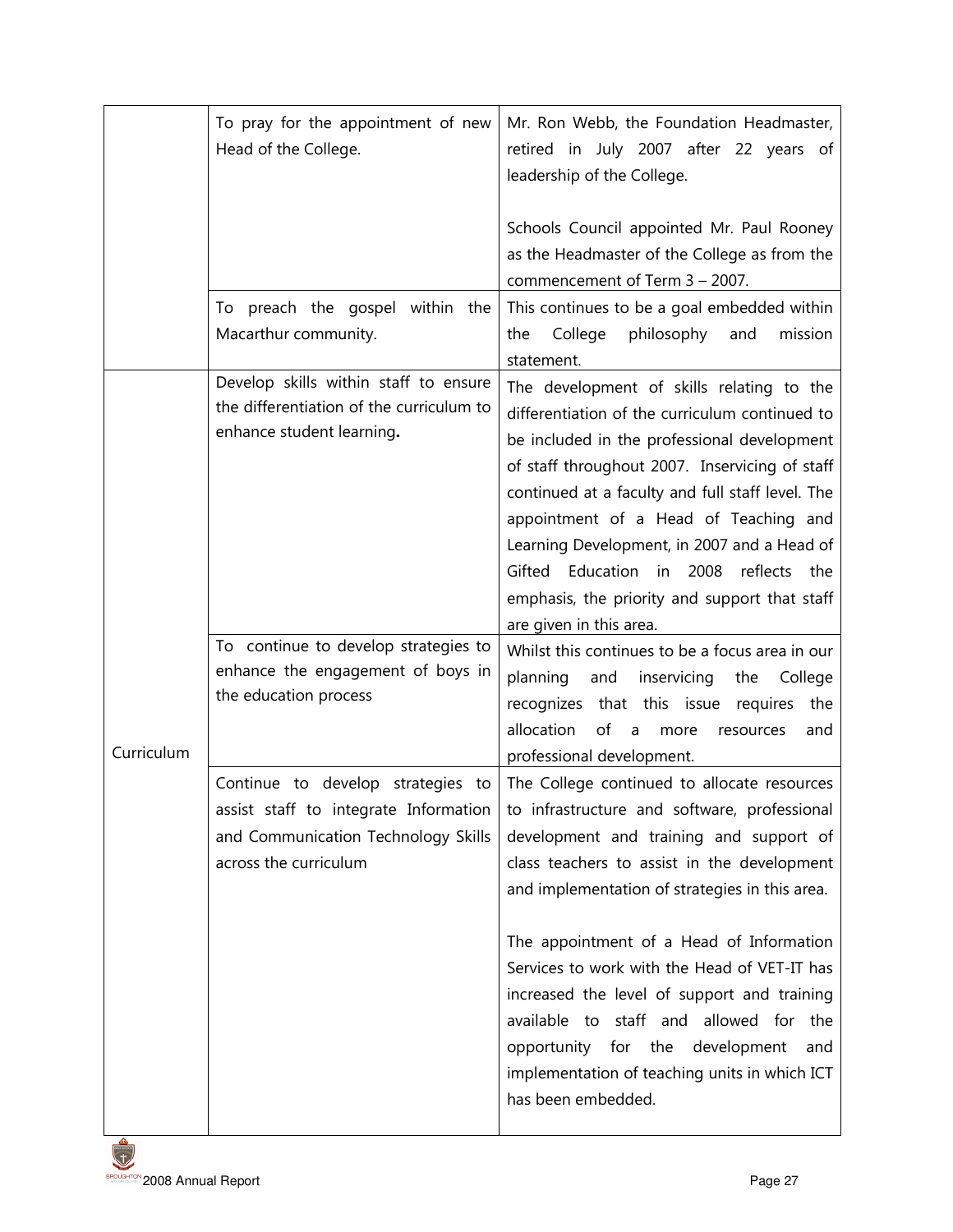|          |                                           | The introduction of electronic whiteboards in            |
|----------|-------------------------------------------|----------------------------------------------------------|
|          |                                           | the Middle and Junior School has allowed                 |
|          |                                           | staff increased opportunities to integrate               |
|          |                                           | technology into teaching and learning.                   |
|          | Expanding pastoral care to embrace        | <b>Staff</b><br>training<br>information<br>and<br>parent |
|          | the concept of academic care with a       | provided on the concept of academic care                 |
|          | focus on enhancing student learning       | through staff development and parent                     |
|          | and wellbeing through pedagogies          | information nights. Pastoral Care staff trained          |
|          | sympathetic to student needs and          | study skills development<br>and<br>the<br>in             |
|          | embedded in learning experiences.         | implementation of study and organisational               |
|          |                                           | skills programmes across the College.                    |
|          | Encouraging the College to take a         | Staff were engaged with<br>students<br>as                |
|          | whole staff approach to the pastoral      | individuals within their classrooms with more            |
|          | care of their students through valuing    | staff attending events where they could                  |
|          | them, respecting them and planning        | interact with students such as camps, day                |
|          | their learning in such a way as to        | camping and extracurricular activities such as           |
|          | engage them.                              | the Duke of Edinburgh Scheme.                            |
|          | To assist all students to develop a life- | Introduction of Achievement Assemblies                   |
| Pastoral | long love of learning through the         | where more students were recognised for                  |
| Care     | attainable<br>achievement<br>of<br>goals, | achieving personal bests in academic and co-             |
|          | focusing on personal bests, problem       | curricular activities. Study skills and goal             |
|          | solving and developing resilience in      | setting sessions introduced in the secondary             |
|          | their academic and social worlds.         | school across Years 7-12.                                |
|          | provide students with<br>To<br>more       | More student involvement was encouraged                  |
|          | opportunities to be involved in extra     | through new school events - Mission Week,                |
|          | curricular activities. Involvement in     | Rock in the Quad and SRC fund raising. Such              |
|          | school life is a protective factor in the | events provided more opportunities for                   |
|          | ability to successfully navigate the      | students to undertake new, challenging roles             |
|          | school environment.                       | in performance and organisation.                         |
|          | To continue to develop and support        | The introduction of new safety programs in               |
|          | the programmes for National Safe          | the Junior School and new links were formed              |
|          | School and Values Education with a        | with the local Police to develop more                    |
|          | Christian focus.                          | programs to encourage student safety.                    |
|          |                                           |                                                          |

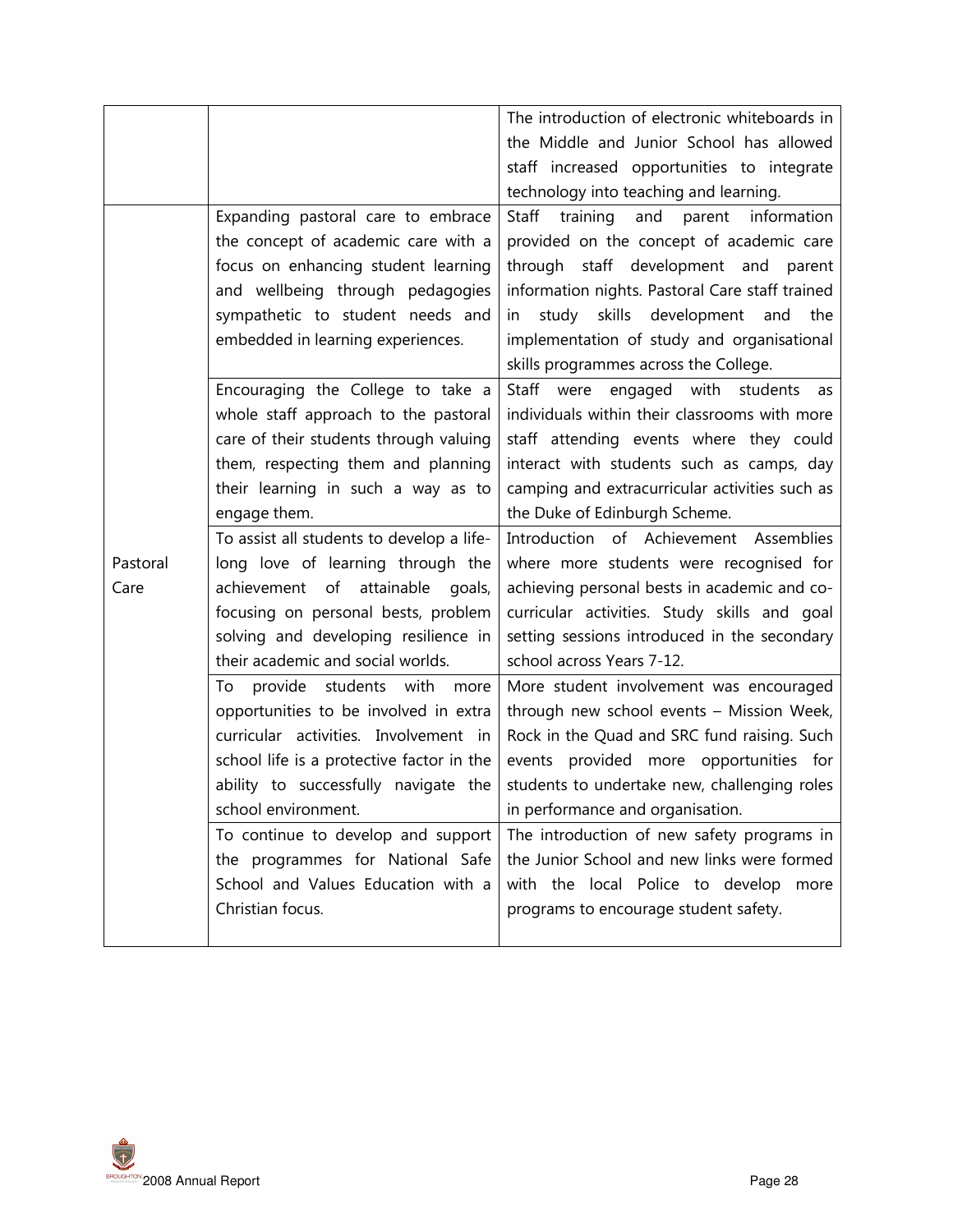#### INITIATIVES PROMOTING RESPECT AND RESPONSIBILITY

The College's Mission Statement helps us to focus on the development and understanding of the gospel message of Jesus Christ and the importance of serving God. Our aim is for each student to recognise that they are an integral and valued part of the school community, with parents and staff working together to provide pastoral care and support that develops self esteem, mutual respect and responsibility.

At Broughton Anglican College, all students from Prep to Year 12 have the right to:

- enjoy a safe school environment
- be treated with courtesy and respect
- understand school rules and the consequences of breaking them
- expect that personal and school property is secure and treated with respect
- learn to the best of their ability in an inclusive school setting
- participate in a school community which promotes Christian values

We believe that students have the right to feel safe, to feel safe to learn, and to be treated with respect. This is to be achieved through the development of quality relationships, the provision of satisfying learning experiences, the establishment of an effective care network and the proper guidance of behaviour and discipline.

Each student has been created by God with individual gifts, talents and personalities. Students at Broughton deserve to be treated equally, fairly and justly. The rights of students coincide with the responsibility of students to ensure that their behaviour and actions allow other students the rights they deserve.

In 2008, the following initiatives were undertaken to promote respect and responsibility within the Broughton community. These include:

- No Bullying At Broughton
- Safety Day

.

- Protective Behaviour Program Respecting Each Other
- Individual Student Monitoring Program
- **Student Representative Councils**
- Student Organised Charity Fund Raising
- Student Leadership
- Halogen Student Leadership Day
- Prefect Council
- Peer Mediation

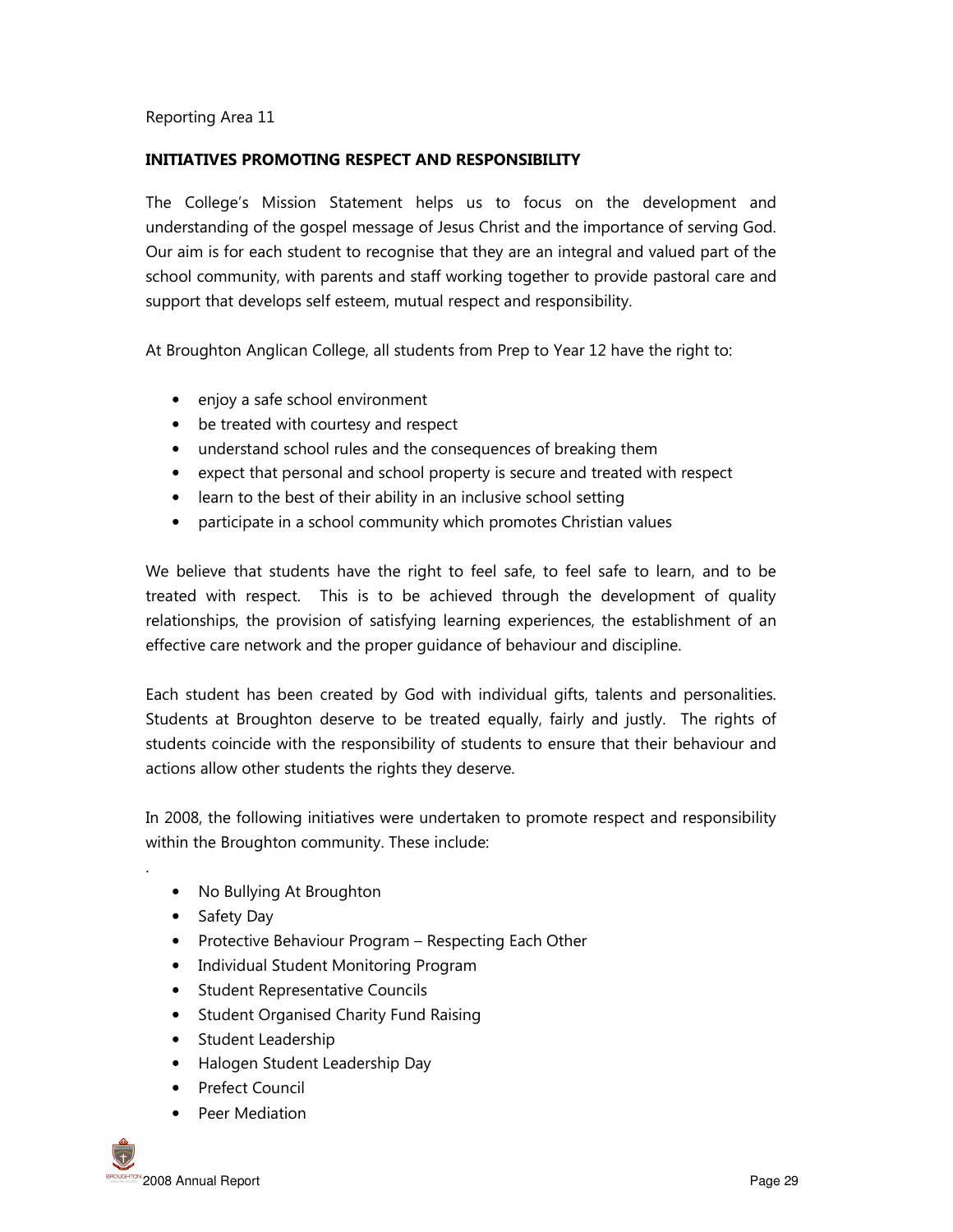- Pastoral Care Framework (delivered through House Tutor Classes) undertook the following topics in relation to Respect and Responsibility. Developing Good Relationships, Living with Our Choices, Empathy and Cultural Difference, Relating to Adults, Looking After Ourselves.
- Senior Student Driver Awareness U Turn the Wheel, NRMA Road Trauma Forum

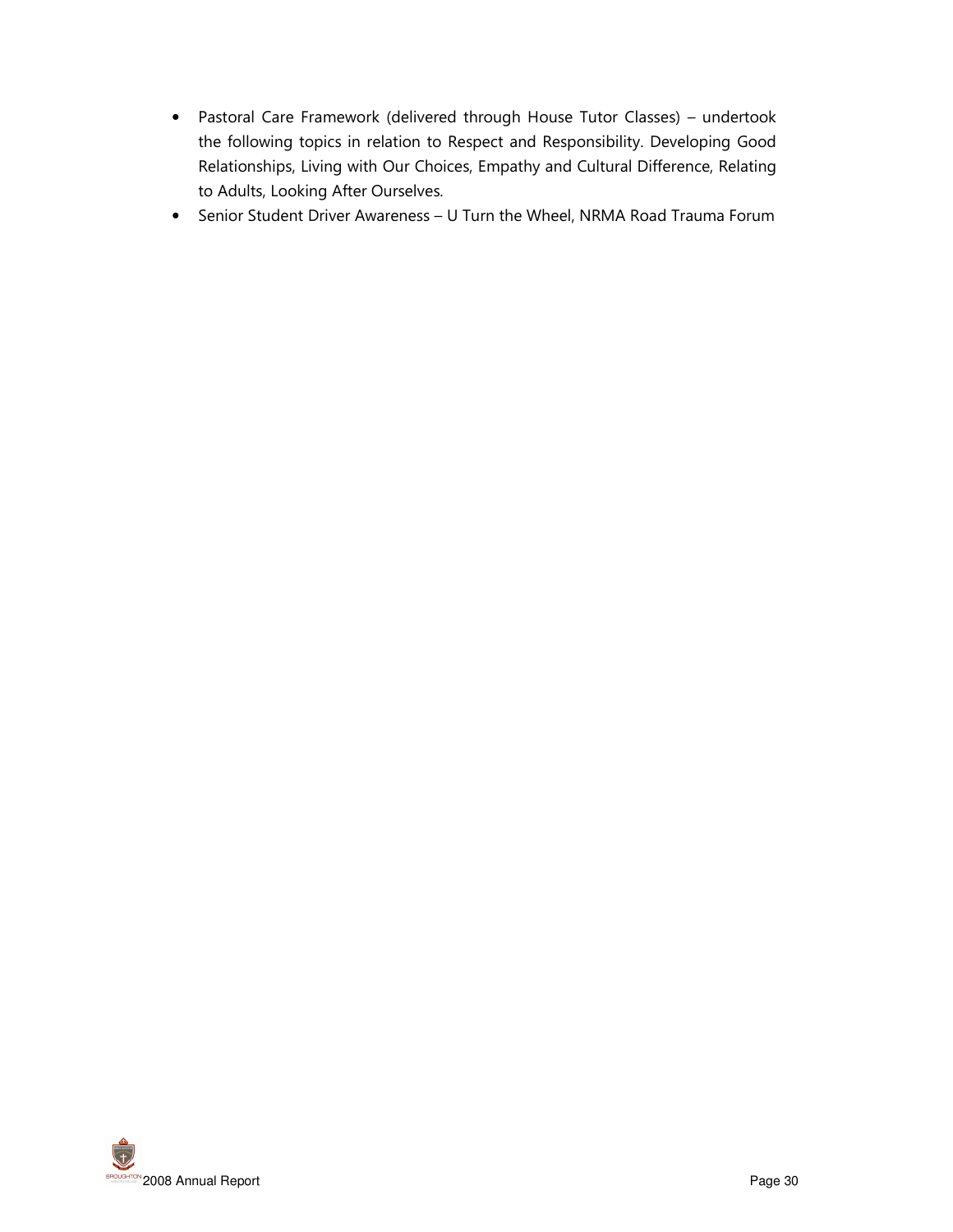#### PARENT, STUDENT AND TEACHER SATISFACTION

#### Parent and Student Satisfaction

The Parents and Friends Association met twice every school term. Each meeting has a presentation from either the Pastoral Care or Curriculum areas of the College. In 2008 areas of the presentations included those on

Student Leadership, Class Formation and Curriculum Structures, Assessment and Reporting, Cyber Bullying and Child Protection.

The Headmaster and/or a member of the Senior Executive attends each meeting, reporting on events and plans of the College and giving parents an opportunity to ask questions and raise concerns. The P & F have elected four liaison officers who are available to raise concerns with the President of the P and F and the Heads of School.

The College values opportunities for communication with parents. We operate an effective handbook system as a form of written communication of informing parents of positive achievements and areas of concern. Parents are able to discuss a student's performance through telephone conversations, parent and teacher evenings, interviews with staff etc.

#### Teacher Satisfaction

Staff has the opportunity to discuss their level of satisfaction or dissatisfaction within the workplace through open access to Head of Department, the Heads of School and the Deputies. Opportunities are available to discuss events and issues through informal and formal means, including faculty, staff and executive meetings.

Other indicators of a pleasing level of teacher satisfaction would include the high level of staff retention, the excellent attendance level of staff, the willingness of staff to be involved in many extra curricula areas within the College.

In 2008, a number of SWOT analyses were undertaken with the staff to allow them to give feedback on the organisation and operation of the College. Staff recognised strengths of the College to include its pastoral care program, the continued commitment to a Christian ethos within the College and the professional, personal and spiritual relationships with their colleagues. They indicated a desire to have greater opportunities in contributing to the development of programs and protocols within the College.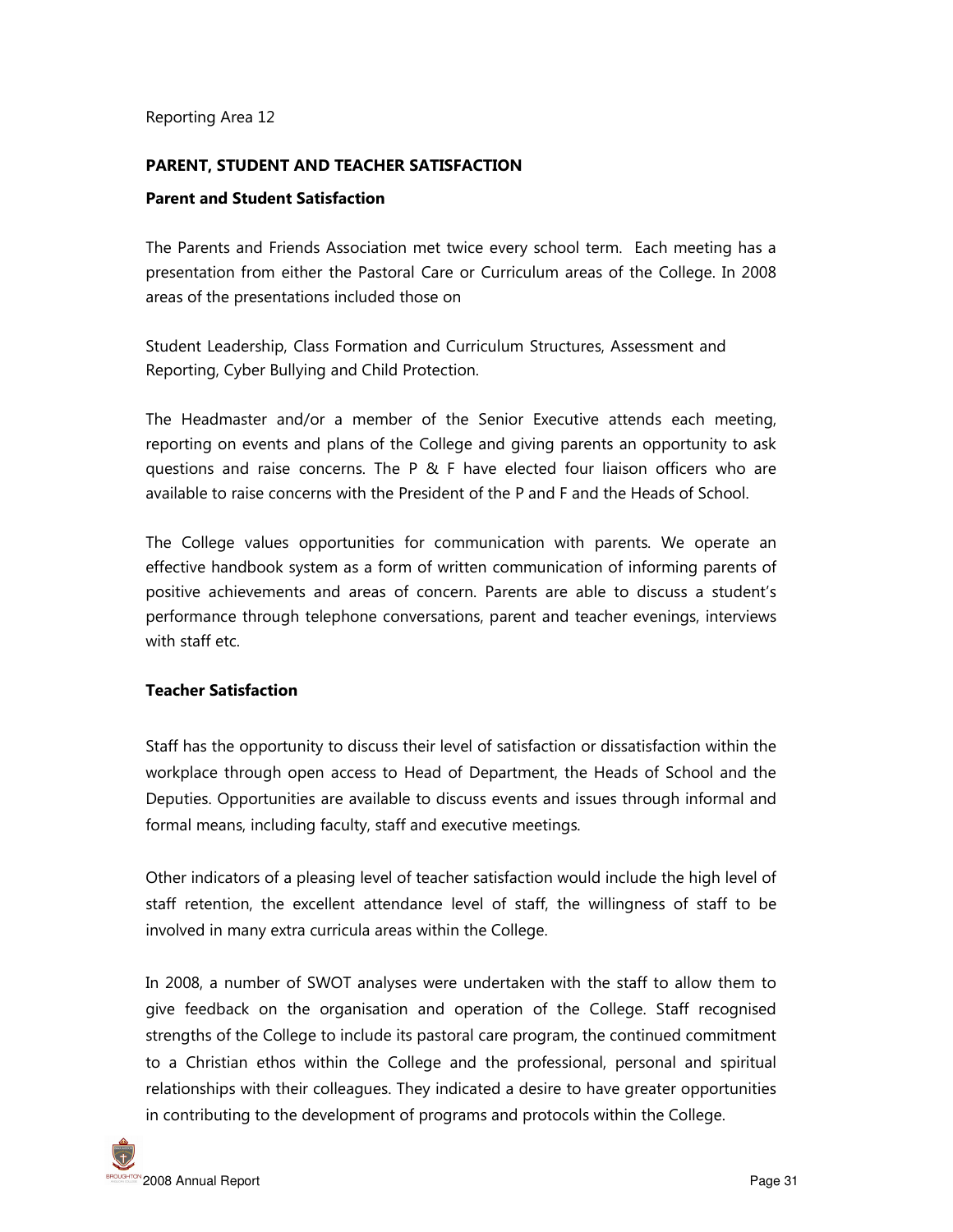#### Parent and Student Feedback

Student leaders evaluated their roles with SWOT analyses and conducted interview surveys of students across Years 3-12 to gain insight into student concerns and ideas of student representation. Student discussion groups were held with the Deputy Head Pastoral Care across Years 7-12. Students continued to value the student leadership program, activities which reflect the Christian ethos of the College, the pastoral care program and positive professional relationships with staff. Similarly parents appreciated the strength of the pastoral care program and the commitment of staff. The surveys indicated that parents and students would like to see further development of house spirit, increased use of information technology and continued emphasis of academic achievement for all students at all levels.

The Headmaster has considered the feedback of the staff, students and parents as he planned the College goals and priorities.

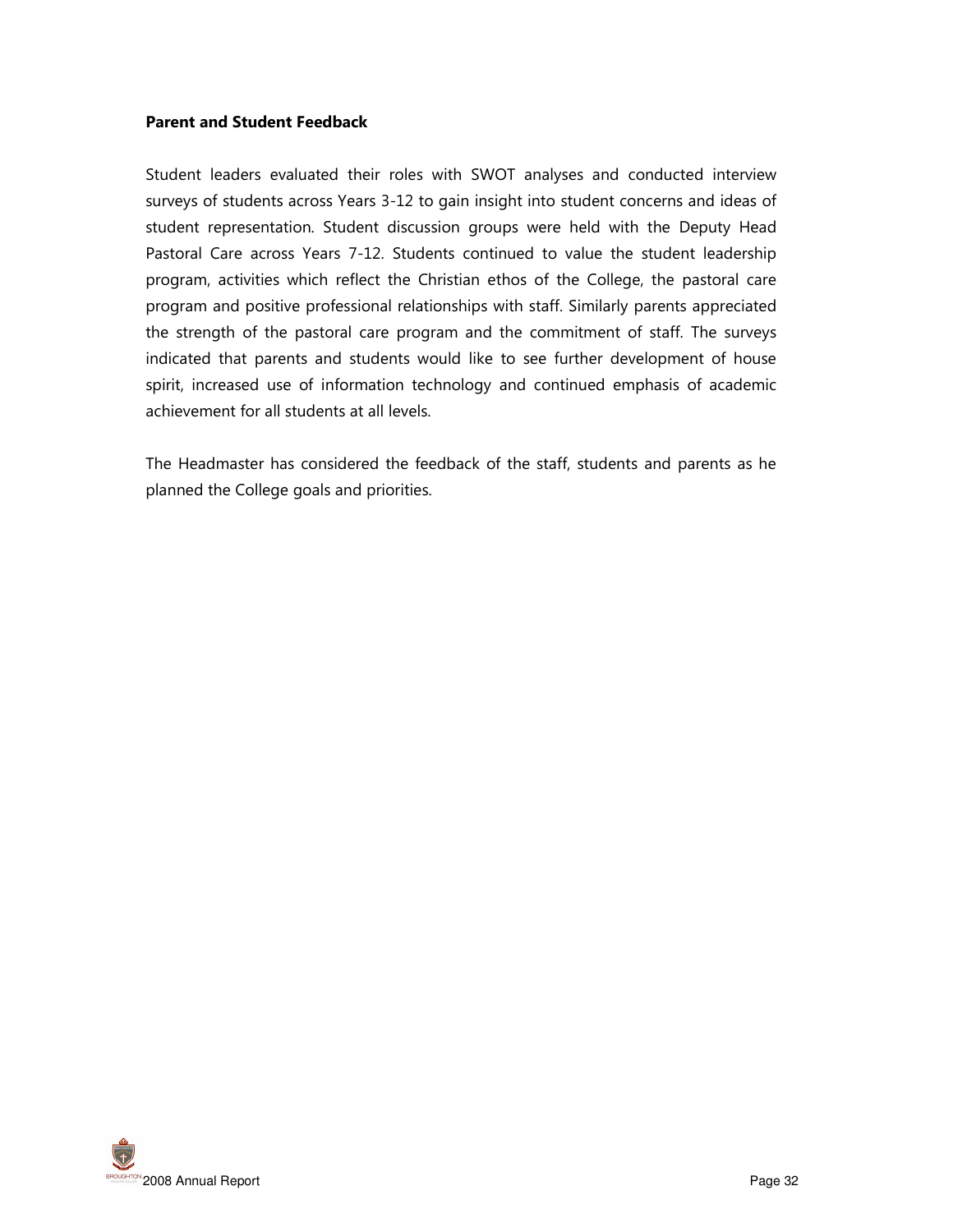#### SUMMARY FINANCIAL INFORMATION

The following tables have been prepared by the Executive Officer of the Campbelltown Anglican Schools Council.



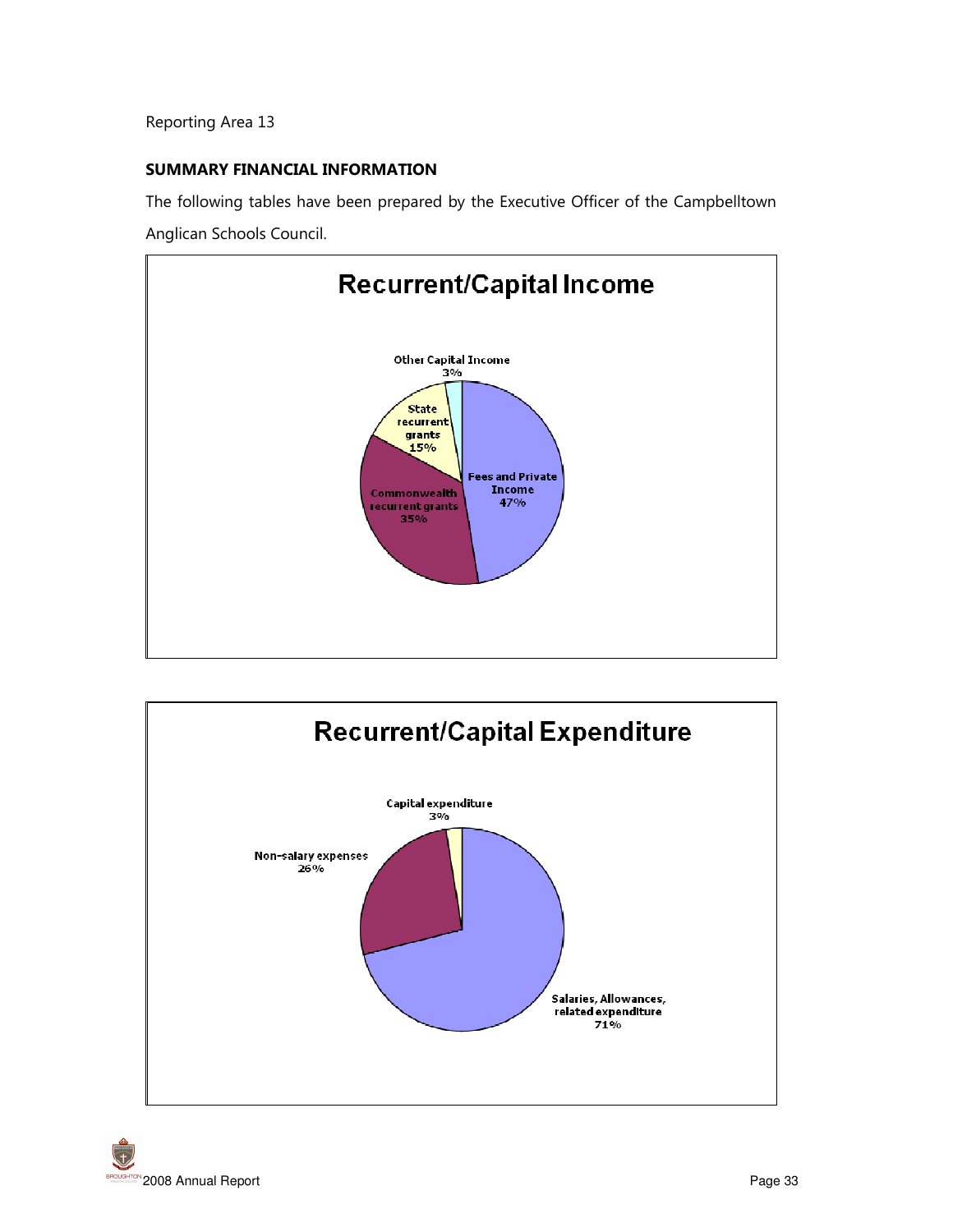



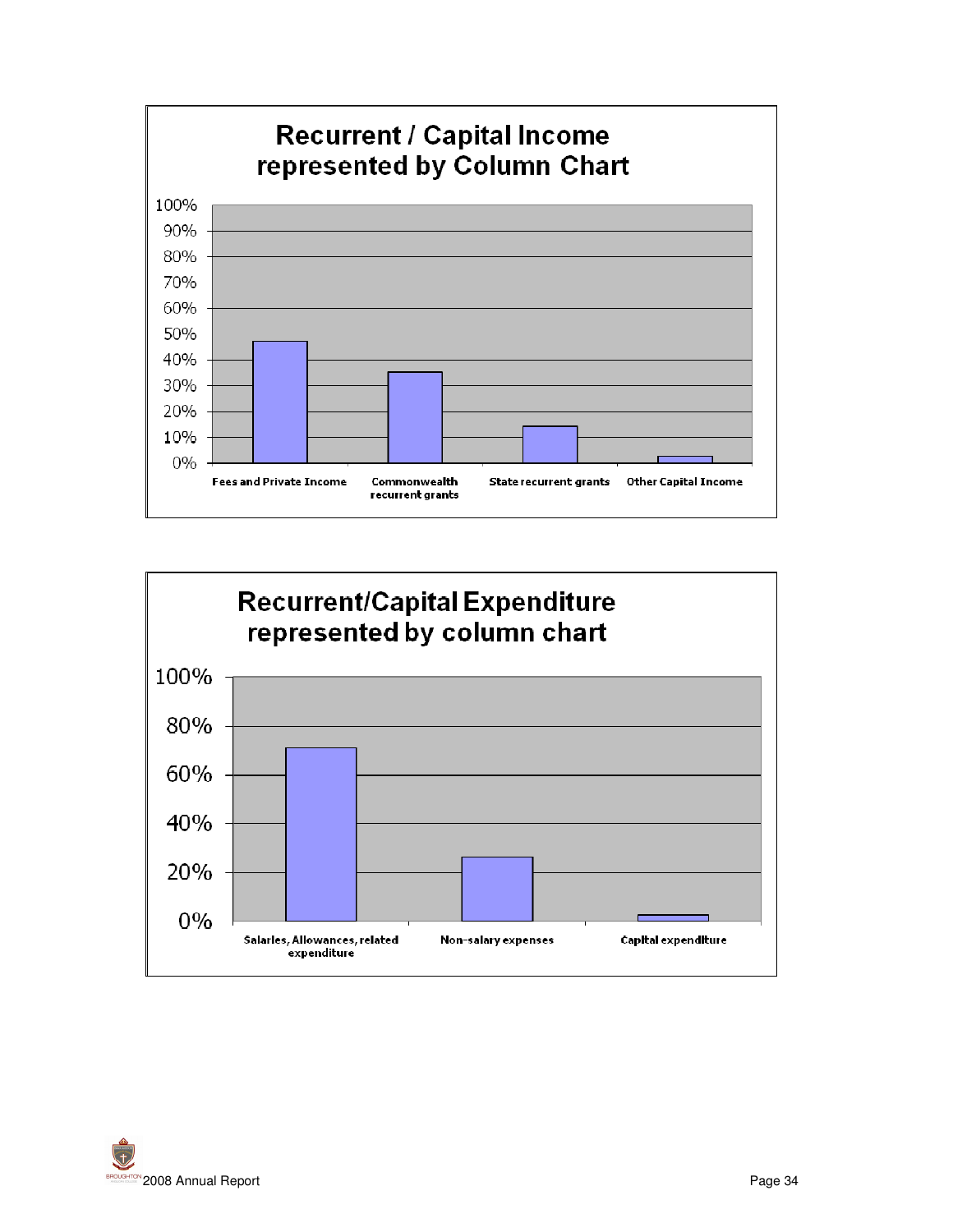#### APPENDIX 1



#### ENROLMENT PROTOCOLS

Broughton Anglican College aims to offer families in the Macarthur region an opportunity to have their children educated in a disciplined, caring environment in which students are given the opportunity to develop spiritually, morally, intellectually, physically, emotionally and socially. We seek to develop in our students an understanding of the Gospel message of Jesus Christ and the importance of serving God. Our goal is to develop well-rounded young Christian people whose lives have purpose and direction and who are prepared for the challenges they face in a changing and uncertain world.

The College aims to use the expertise of staff and resources available to meet the specific learning and welfare needs of all students enrolled. We aim to ensure that parents are able to make an informed decision relating to enrolment, being aware of the needs of their children and the degree to which the College can meet these needs with the resources available.

#### APPLICATIONS FOR ENROLMENT

- 1 Parents interested in enrolling their child at the College will be sent an Application for Enrolment Form to complete and will be asked to provide relevant information to assist the College in developing appropriate learning programs for their child.
- 2 Appropriate aspects of these programs may be discussed at a meeting with the relevant Head of School to enable parents to consider whether the College provides the educational opportunities they are seeking for their child.
- 3 Application for Enrolment Forms will be considered only when the following documentation is supplied:
	- completed Application for Enrolment Form
	- a copy of the student's birth certificate
	- the last two reports for students entering Years 1–12
	- copies of the latest Basic Skills/LANNA results for students entering Years 3–10
	- a copy of School Certificate examination results and School Certificate grades results for students entering Years 11–12
	- \* a copy of citizenship or visa documentation where applicable
	- a copy of immunization certificates where applicable
	- a copy of any applicable legal papers or court orders

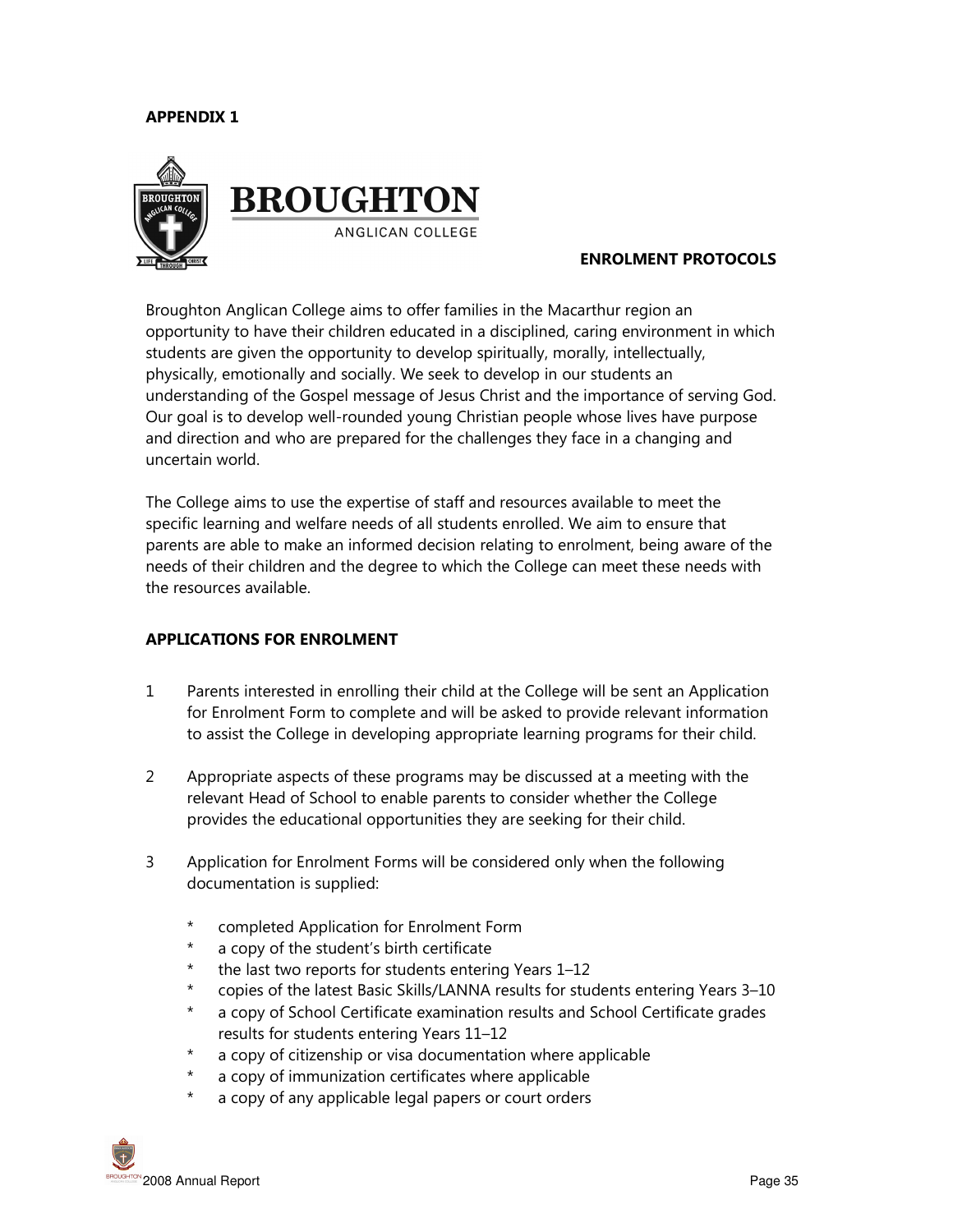- a copy of any educational, development or medical assessment reports which will assist us to plan for the student's educational program
- a completed Interstate Data Transfer Note, or permission to obtain the information relating to this, for students transferring from schools in another state
- the Application for Enrolment Fee.
- 4 Factors determining enrolment relate to whether the student:
	- a) is presently enrolled at Broughton or St. Peter's Anglican Primary School
	- b) is a child of local clergy or members of staff
	- c) has a sibling already enrolled at Broughton or St. Peter's Anglican Primary School
	- d) has parents who were past students of Broughton Anglican College
	- e) has parents actively involved in Anglican parishes
	- f) has parents involved in other Christian churches

g) has parents who are prepared to accept the Christian ethos of the College.

5 Positions will be offered to a student, if available, at the discretion of the Headmaster provided the student's behaviour, as indicated on the school reports, is satisfactory and the College can adequately meet his/her educational needs.

#### PROTOCOLS FOR ENROLMENT

- 1 **Applications for Enrolment** information and the College prospectus are available from the College Office and may be sent to parents enquiring about enrolment.
- 2 The completed **Application for Enrolment Form** is to be returned to the College office with the non-refundable Application Fee.
- 3 If all required documentation is provided and there is a vacancy in the Year for which enrolment is sought then the relevant Head of School will arrange for an interview to be undertaken with the parents and student.
- 4 The Head of Middle and Senior School will need to confer with the Deputy Head of Curriculum regarding availability of spaces in elective classes prior to the interview.
- 5 Applications for Enrolment of students who have moved from other states must be referred to the Deputy Head Curriculum to discuss arrangements for the Interstate Student Data Transfer Note to be completed.
- 6 The Head of School will interview parents and the student to give further information that parents may require to make an informed choice relating to the enrolment and for the Head of School to collect further information which will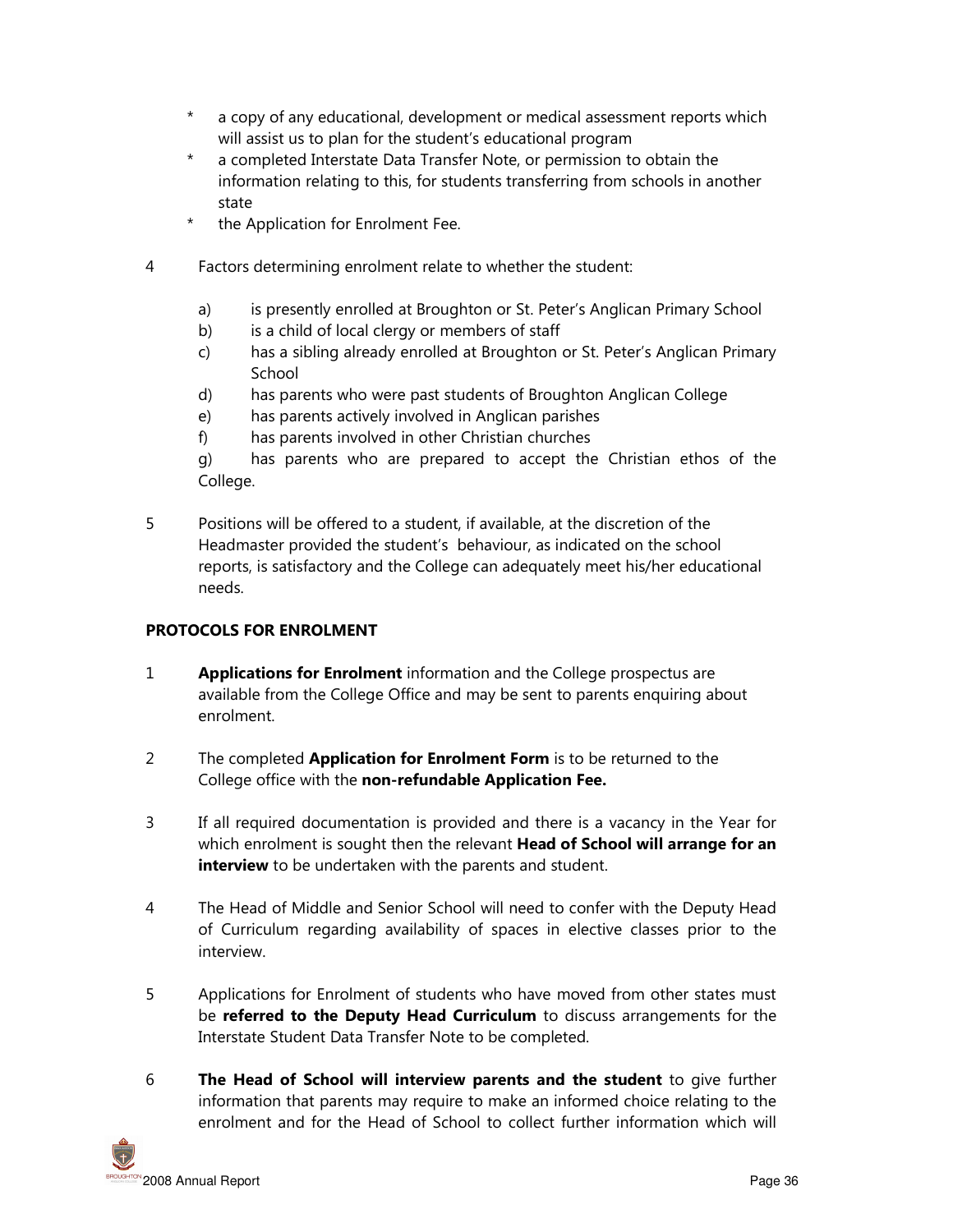allow him/her to prepare a recommendation to the Headmaster. The Head of School may decide to invite either the Deputy Curriculum and Deputy Pastoral Care, or other appropriate staff, to be involved in the interview to allow the parents to discuss specific needs of the student and programs available in the College.

- 7 After the interview the Head of School should raise any curriculum, welfare and learning support matters with the appropriate Deputy and discuss the availability of resources to ensure that the College is able to meet the needs of the student.
- 8 The Head of School will **collate information** gained through the enrolment process and make a recommendation relating to the enrolment to the Headmaster. The Headmaster retains the right to determine whether an Offer for Enrolment is to be made.
- 9 Where the Headmaster offers a position within the College an **Offer of Enrolment** will be made in writing and accompanied with an **Acceptance of the Offer of Enrolment** form which the parents are to complete. The Offer of Enrolment letter should outline starting dates etc. and the Acceptance of the **Offer of Enrolment** form will outline conditions for enrolment.
- 10 Parents are to return the completed **Acceptance of the Offer of Enrolment** form with the **Enrolment Fee** by the nominated date. Students accepting enrolment for commencement during term time should return the **Acceptance** of the Offer of Enrolment form with the Enrolment Fee before the student commences at the College. Parents of students enrolling in the Preparatory Class are not required to pay an Enrolment Fee.
- 11 If a student is not offered enrolment the parents are to be informed in writing.

#### PROGRESSION FROM YEAR 6 TO YEAR 7 (BROUGHTON ANGLICAN COLLEGE and ST PETERS' ANGLICAN PRIMARY SCHOOL)

The following criteria will apply to students already enrolled in Year 6 in the Junior School at Broughton Anglican College and Year 6 at St. Peter's Anglican Primary School and wishing to progress to the Middle School at Broughton Anglican College:

- a) the Headmaster of St. Peter's and the Head of the Junior School at Broughton have recommended that a student's behaviour has been of a satisfactory standard
- b) the Headmaster of Broughton is satisfied that the College can meet the educational needs of the student and that the student will not disrupt the education of others
- c) school fees have been promptly paid or satisfactory alternative arrangements made

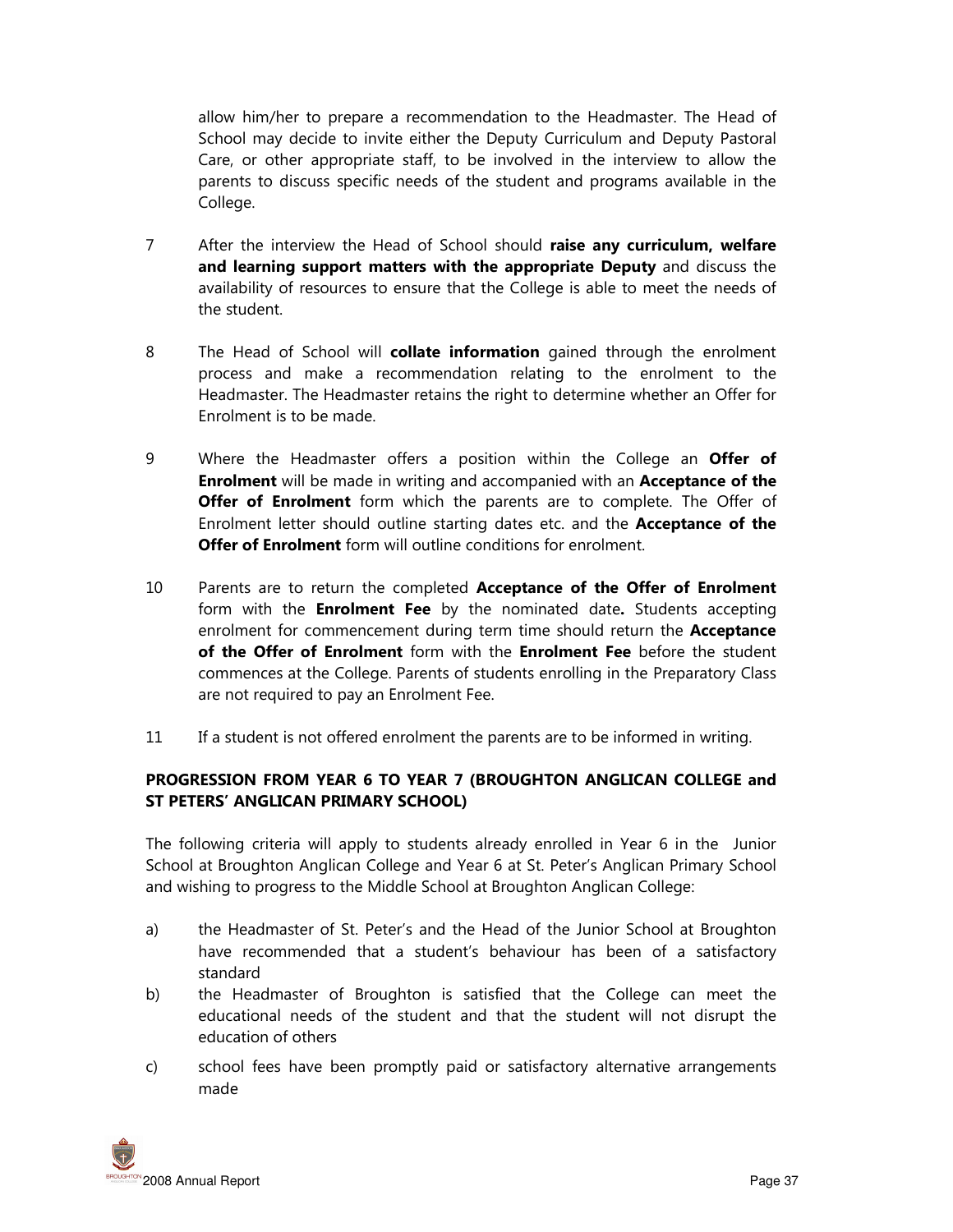d) parents have been supportive of the schools by attending at least official school functions.

#### PROGRESSION FROM PREPARATORY TO KINDERGARTEN

The following criteria will apply to students already enrolled in Preparatory and wishing to progress to Kindergarten:

- a) The Head of Early Childhood has recommended that a student's behaviour has been of a satisfactory standard
- b) the Headmaster is satisfied that the College can meet the educational needs of the student and that the student will not disrupt the education of others
- c) school fees have been promptly paid or satisfactory alternative arrangements made
- d) parents have been supportive of the schools by attending at least official school functions.

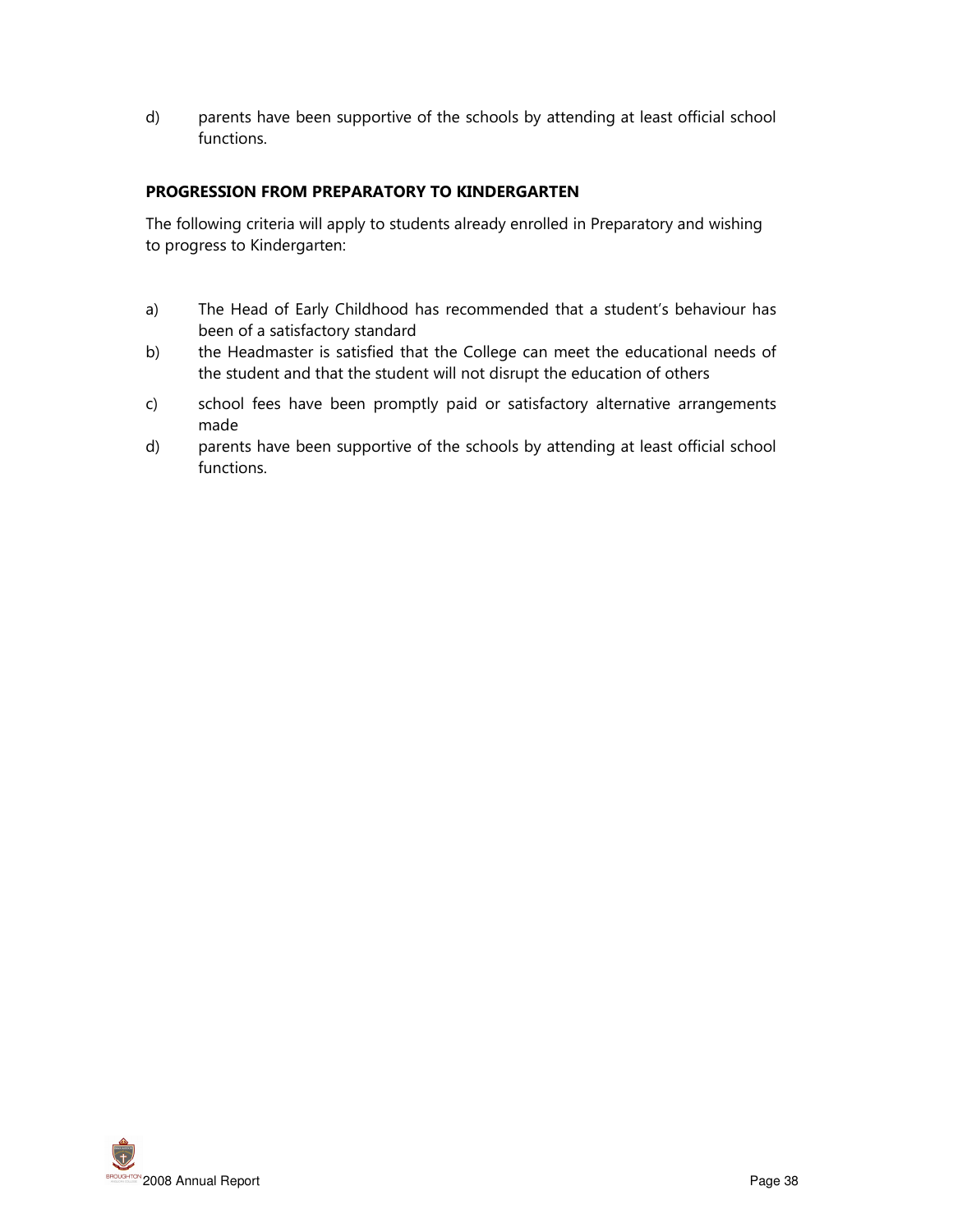#### APPENDIX 2



CONDITIONS OF ENROLMENT

14 February 2007

These conditions may be modified at any time at the discretion of Schools Council. Any changes will be notified to parents through normal communication channels.

#### ACCEPTANCE OF OFFER OF ENROLMENT AND ENROLMENT FEE

- 1. Completing and signing the Application for Enrolment form signifies your acceptance to the conditions relating to payment of fees and charges and to any other condition or rule which may be implemented by the Campbelltown Anglican Schools Council, or its appointed representatives, to ensure the orderly conduct of the College.
- 2. The offer of a place at the College is subject to attendance at a satisfactory interview with at least one parent or guardian and the intending student with either the Headmaster or a member of the Senior Executive and photocopies of all relevant documentation provided.
- 3. In accepting the offer of enrolment a parent or guardian is acknowledging that the College may seek any additional information regarding the student from the school they are currently attending.
- 4. Acceptance of the offer of enrolment is done through returning the offer signed by the parent or guardian and through the payment of the enrolment fee.
- 5. The enrolment fee covers the administrative cost involved in enrolling the prospective student, and is not refundable. It is also not refundable in the event that the student is withdrawn prior to their first day of attendance at the College.
- 6. If the signed acceptance of offer of enrolment, together with the enrolment fee, is not received within 14 days of the offer being made, the offer may be withdrawn.

#### GENERAL CONDITIONS OF ENROLMENT

- 1. The Headmaster, in consultation with Schools Council, determines the courses offered and the teaching practices used at the College. The elective subjects available to students in the Middle and Senior Schools are also at the discretion of the Headmaster. The courses and programs offered at the College may be amended at the discretion of the Headmaster.
- 2. A student must attend the College throughout the school year, which is divided

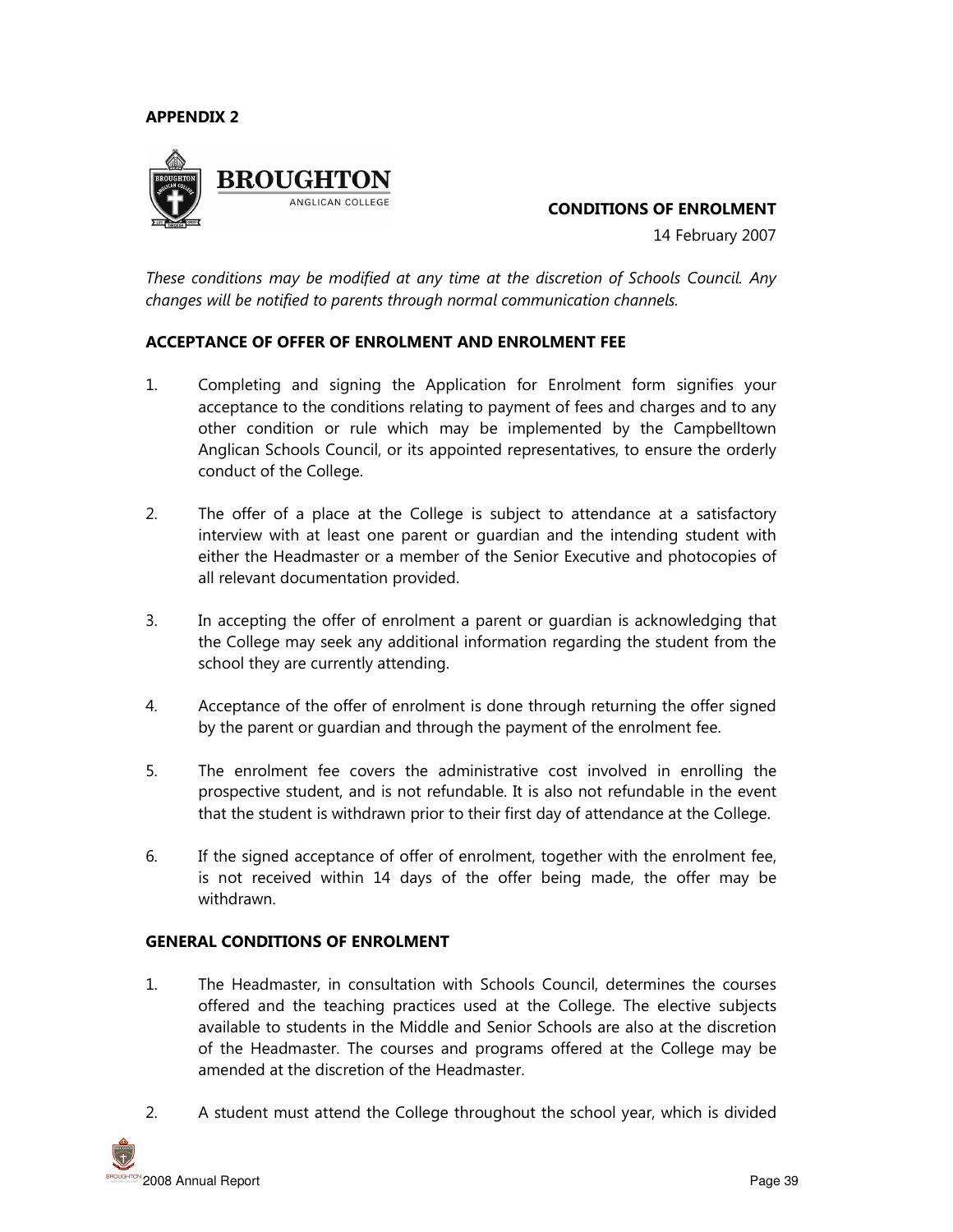into four terms. Absences from school must be explained by the parent or guardian through a note on the day a student returns to school. A request by a parent or guardian for leave of absence must be made in writing well in advance and addressed to the relevant Head of School. Such leave will only be granted for medical or special reasons.

- 3. Students are required to participate in devotions, Christian Studies, chapel services, sporting activities and other official functions as determined by the Headmaster. Absences from such activities must be explained in writing by a parent or guardian.
- 4. Students **and** their parents are expected to attend all evening Term Services, Information Nights, Parent and Teacher interviews, Presentation Evenings and other official evenings and events as determined by the Headmaster.
- 5. All students are expected to wear the official school uniform, as directed by the Headmaster, and conduct themselves in a manner consistent with the ethos of the College.
- 6. Students are responsible for their personal belongings and the College will not be liable for any loss of these belongings.
- 7. Parents/guardians agree to support the Headmaster, or his delegate, in disciplinary actions undertaken by the College which are deemed as appropriate strategies to modify student behaviour. These actions may include:
	- \* withdrawal of privileges
	- \* detentions at lunchtime or after normal College hours where due notice has been given to parents
	- suspension
- 8. If a student needs urgent medical or hospital treatment of any nature and the College is unable to contact the parent or guardian after making reasonable efforts the parent or guardian authorises the College to give authority for such treatments. The parent or guardian indemnifies the College, its employees and agents in respect of all costs and expenses arising directly or indirectly out of such treatment.
- 9. Parents have the responsibility to inform the College of any changes relating to the details of the student. The College should be advised of any changes to residential address, mailing address, telephone numbers, medical details, custody arrangements and emergency contact details.
- 10. Exclusion from the College